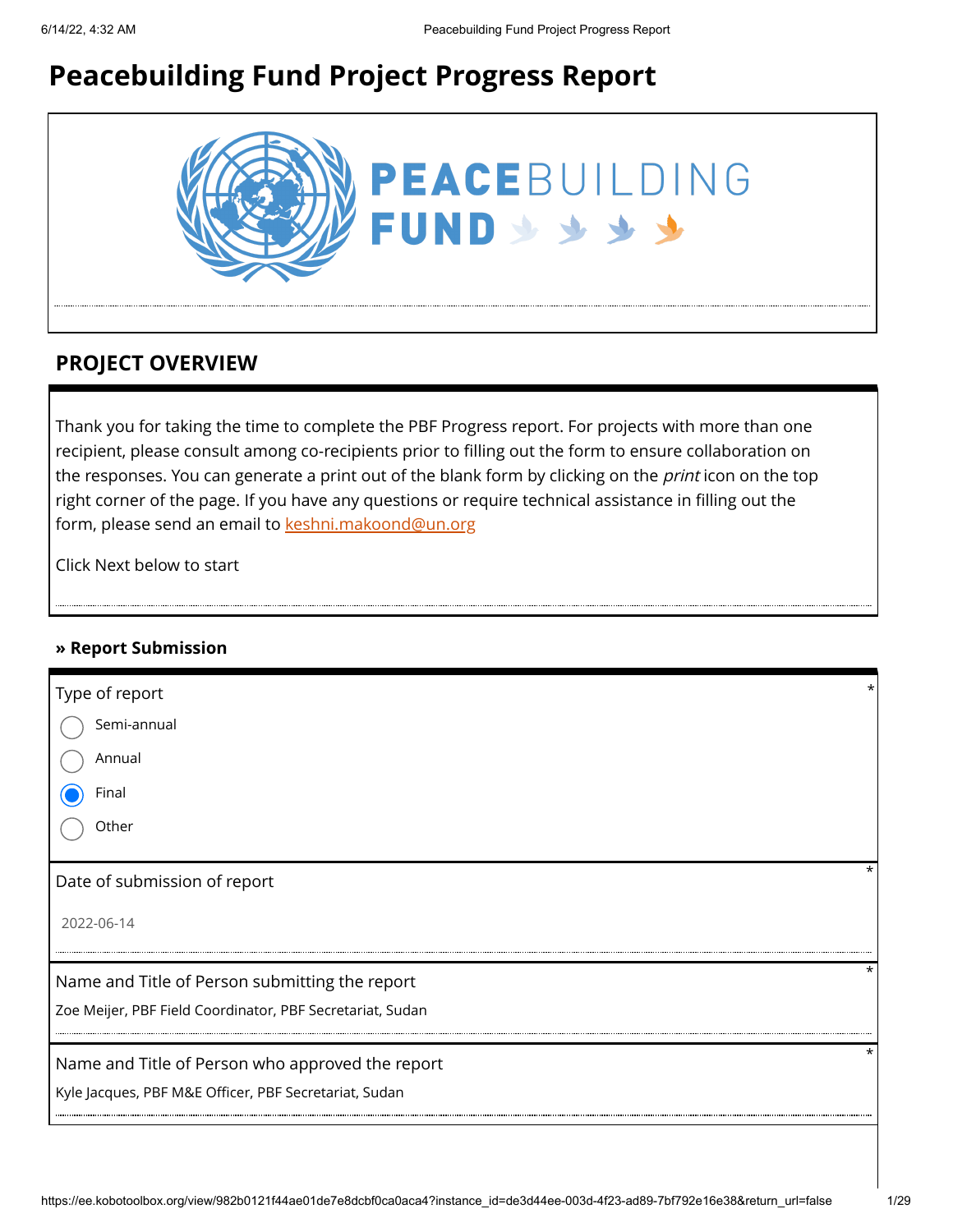| Have all fund recipients for this project contributed to the report?                                                                                                             | $\star$  |
|----------------------------------------------------------------------------------------------------------------------------------------------------------------------------------|----------|
| yes                                                                                                                                                                              |          |
| no                                                                                                                                                                               |          |
| Did PBF Secretariat review the report?                                                                                                                                           | $^\star$ |
| If there is no PBF secretariat in country, please select "Not applicable". If there is a PBF secretariat, you should normally ensure that they<br>have an opportunity to review. |          |
| yes                                                                                                                                                                              |          |
| no                                                                                                                                                                               |          |
| Not Applicable                                                                                                                                                                   |          |

# **» Project Information and Geographical Scope**

| $\star$<br>Is this a cross-border project?                                |                           |             |  |  |  |
|---------------------------------------------------------------------------|---------------------------|-------------|--|--|--|
| no<br>yes                                                                 |                           |             |  |  |  |
| Please select the geographical region in which the project is implemented |                           |             |  |  |  |
| Asia and the Pacific                                                      | Central & Southern Africa | East Africa |  |  |  |
| Latin America and the Carribean<br>Europe and Central Asia<br>Global      |                           |             |  |  |  |
| Middle East and North Africa                                              | West Africa               |             |  |  |  |
| Country of project implementation                                         |                           |             |  |  |  |
| Ethiopia                                                                  | Kenya                     | Madagascar  |  |  |  |
| Somalia                                                                   | South Sudan               | Sudan       |  |  |  |
| Other, Specify                                                            |                           |             |  |  |  |
|                                                                           |                           |             |  |  |  |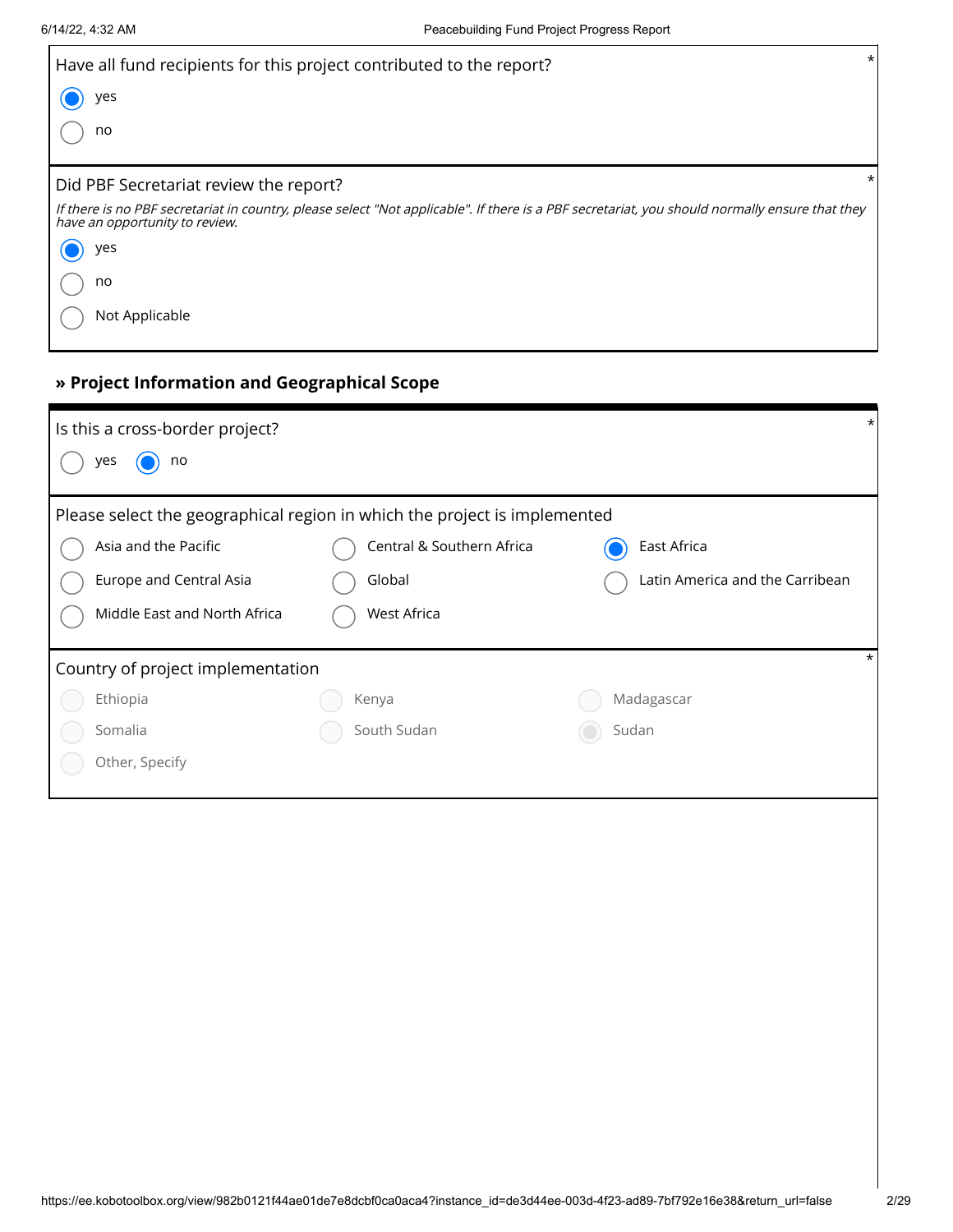| *<br>Project Title                                                                                                                                                                             |   |  |  |  |  |  |
|------------------------------------------------------------------------------------------------------------------------------------------------------------------------------------------------|---|--|--|--|--|--|
| 00119468: Building Sustainable Peace and Social Cohesion in Tawilla Locality, North Darfur                                                                                                     |   |  |  |  |  |  |
| 00130002: Building the MHPSS-Gender-Peacebuilding nexus: fostering wellbeing, non-violent, gender equitable<br>masculinity and social restoration with young people in West Darfur, Sudan.     |   |  |  |  |  |  |
| 00130052: Darfuri Youth Empowerment in Civic Spaces to Advance Peacebuilding                                                                                                                   |   |  |  |  |  |  |
| 00119467: Durable Solutions for forced displacement in West Darfur                                                                                                                             |   |  |  |  |  |  |
| 00119469: East Darfur: Assalaya-Sheiria-Yassin Triangle of Peace and Coexistence                                                                                                               |   |  |  |  |  |  |
| 00121172: PBF secretariat and peacebuilding project Sudan                                                                                                                                      |   |  |  |  |  |  |
| 00130005: Refugee and IDP Profiling Towards Sustainable Peace and Durable Solutions in Darfur                                                                                                  |   |  |  |  |  |  |
| 00125917: Strengthening the Political and Peacebuilding Role of Women in Sudan's Transition                                                                                                    |   |  |  |  |  |  |
| 00130705: Sudan Youth Citizen Observer Network: Strengthening Youth's Role as Peacebuilders and Promoters of<br>Civic Space in Sudan's Transition                                              |   |  |  |  |  |  |
| 00125403: Support to the Sudanese Peace Process                                                                                                                                                |   |  |  |  |  |  |
| 00128019: Supporting Sustainable Peace in Blue Nile State through Gender-Responsive Natural Resource<br>Governance, Inclusive Conflict Resolution Mechanisms and Climate-Resilient Livelihoods |   |  |  |  |  |  |
| 00119470: Transition to Sustainable Peace in Central Darfur                                                                                                                                    |   |  |  |  |  |  |
| 00119471: Transition to Sustainable Peace in South Darfur                                                                                                                                      |   |  |  |  |  |  |
| Other, Specify                                                                                                                                                                                 |   |  |  |  |  |  |
| Project Start Date                                                                                                                                                                             | * |  |  |  |  |  |
| 2020-01-02                                                                                                                                                                                     |   |  |  |  |  |  |
|                                                                                                                                                                                                |   |  |  |  |  |  |
| Project end Date                                                                                                                                                                               | * |  |  |  |  |  |
| 2022-06-30                                                                                                                                                                                     |   |  |  |  |  |  |
|                                                                                                                                                                                                |   |  |  |  |  |  |
| Has this project received an extension?                                                                                                                                                        |   |  |  |  |  |  |
| YES, Cost Extension                                                                                                                                                                            |   |  |  |  |  |  |
| YES, No Cost Extension                                                                                                                                                                         |   |  |  |  |  |  |
| YES, Both Cost and No Cost extensions                                                                                                                                                          |   |  |  |  |  |  |
| NO, No Extensions                                                                                                                                                                              |   |  |  |  |  |  |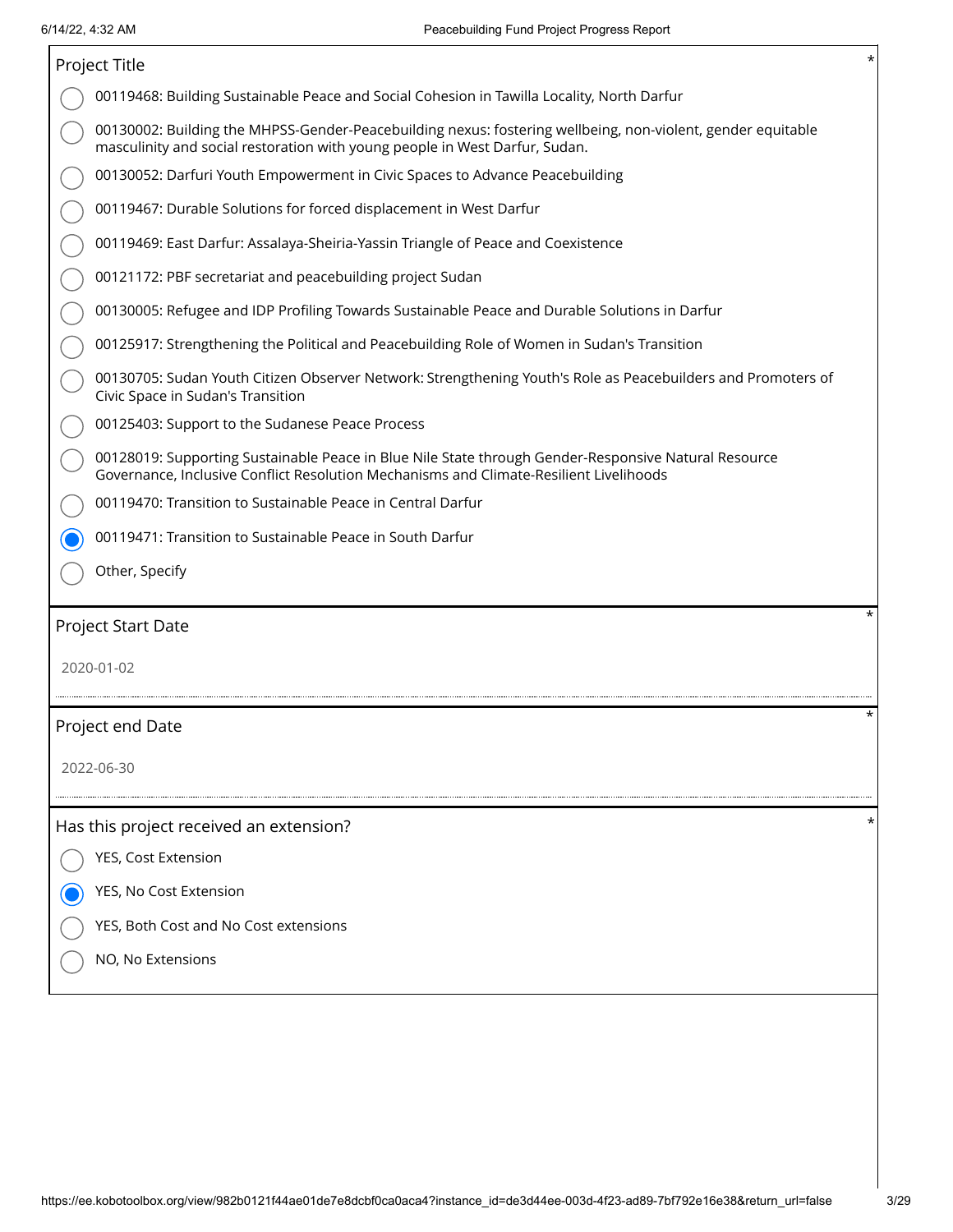| Will this project be requesting an extension?                             | $\star$ |
|---------------------------------------------------------------------------|---------|
| YES, Cost Extension                                                       |         |
| YES, No Cost Extension                                                    |         |
| YES, Both Cost and No Cost extensions                                     |         |
| NO, No Extensions                                                         |         |
|                                                                           |         |
| Is funding disbursed either into a national or regional trust fund<br>yes | $\star$ |
| no                                                                        |         |

| Is the lead recipient a UN agency or a non UN entity?                                             |  |
|---------------------------------------------------------------------------------------------------|--|
| UN entity                                                                                         |  |
| Non-UN Entity                                                                                     |  |
| Please select the lead recipient                                                                  |  |
| UNDP: United Nations Development Programme<br>IOM: International Organization for Migration       |  |
| <b>UNICEF: United Nations Children's Fund</b>                                                     |  |
| OHCHR: Office of the United Nations High Commissioner for Human Rights                            |  |
| UNWOMEN: United Nations Entity for Gender Equality and the Empowerment of Women                   |  |
| UNHCR: United Nations High Commissioner for Refugees<br>UNFPA: United Nations Population Fund     |  |
| FAO: Food and Agriculture Organization<br>WFP: World Food Programme                               |  |
| <b>UNHABITAT: United Nations Human Settlements Programme</b>                                      |  |
| UNESCO: United Nations Educational, Scientific and Cultural Organization                          |  |
| <b>UNEP: United Nations Environment Programme</b><br>ILO: International Labour Organization       |  |
| WHO: World Health Organization<br>PAHO/WHO                                                        |  |
| UNODC: United Nations Office on Drugs and Crime<br>UNCDF: United Nations Capital Development Fund |  |
| UNOPS: United Nations Office for Project Services                                                 |  |
| UNIDO: United Nations Industrial Development Organization<br>ITC: International Trade Centre      |  |
| <b>UNDPO</b><br>Other, Specify                                                                    |  |
|                                                                                                   |  |
|                                                                                                   |  |
|                                                                                                   |  |
|                                                                                                   |  |
|                                                                                                   |  |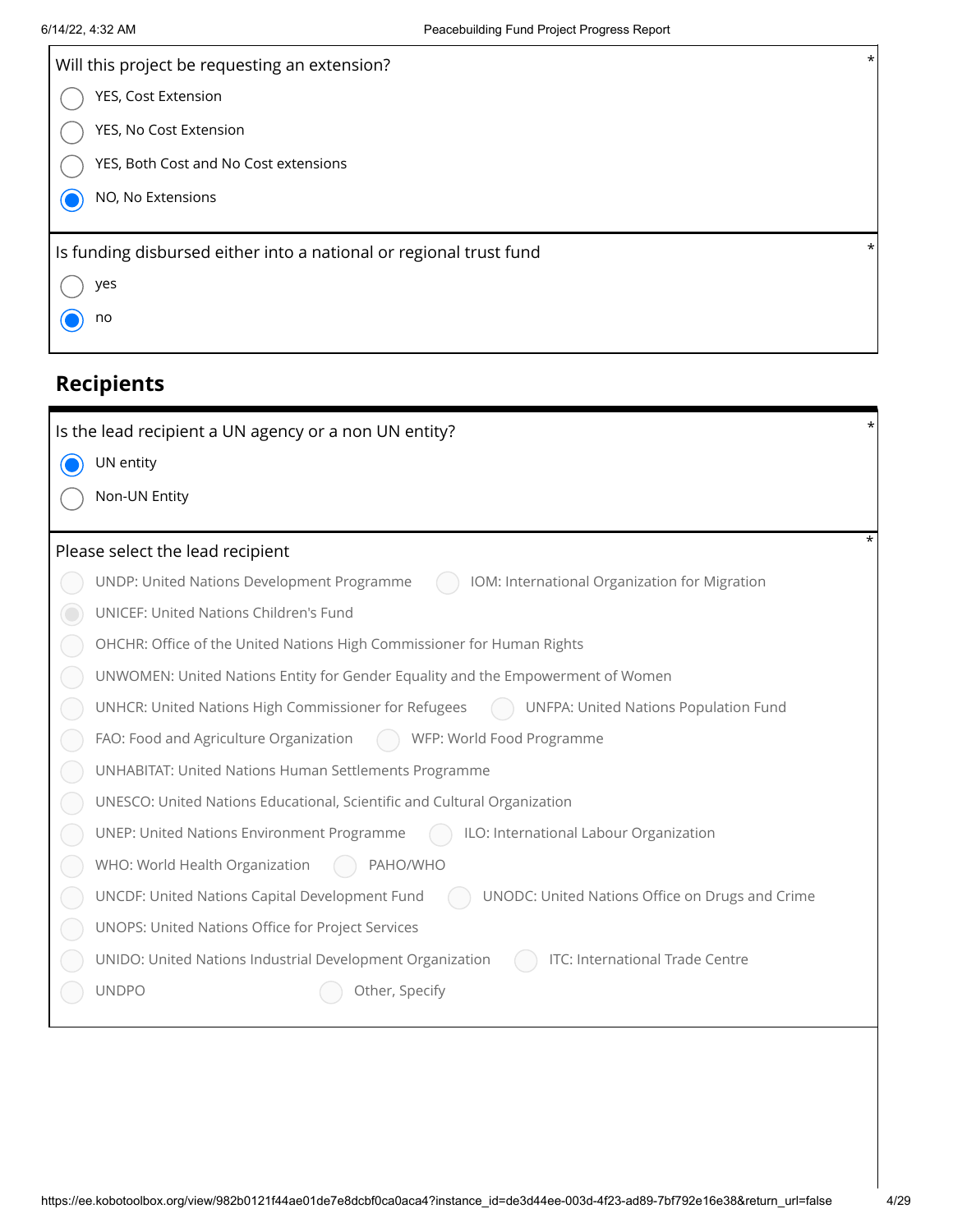| Are there other recipients for this project?                                                      |  |
|---------------------------------------------------------------------------------------------------|--|
| No other recipients                                                                               |  |
| Yes, other UN recipients only<br>$\mathbf O$                                                      |  |
| Yes, other non-UN recipients only                                                                 |  |
| Yes, both UN and non-UN recipients                                                                |  |
|                                                                                                   |  |
| Please select other UN recipients recipients                                                      |  |
| IOM: International Organization for Migration<br>UNDP: United Nations Development Programme       |  |
| UNICEF: United Nations Children's Fund                                                            |  |
| OHCHR: Office of the United Nations High Commissioner for Human Rights                            |  |
| UNWOMEN: United Nations Entity for Gender Equality and the Empowerment of Women                   |  |
| UNHCR: United Nations High Commissioner for Refugees<br>UNFPA: United Nations Population Fund     |  |
| FAO: Food and Agriculture Organization<br>WFP: World Food Programme                               |  |
| UNHABITAT: United Nations Human Settlements Programme                                             |  |
| UNESCO: United Nations Educational, Scientific and Cultural Organization                          |  |
| <b>UNEP: United Nations Environment Programme</b><br>ILO: International Labour Organization       |  |
| WHO: World Health Organization<br>PAHO/WHO                                                        |  |
| UNCDF: United Nations Capital Development Fund<br>UNODC: United Nations Office on Drugs and Crime |  |
| UNOPS: United Nations Office for Project Services                                                 |  |
| UNIDO: United Nations Industrial Development Organization<br>ITC: International Trade Centre      |  |
| UN Department of Peace Operations<br>Other, Specify                                               |  |
|                                                                                                   |  |
| <b>Financial Reporting</b>                                                                        |  |
|                                                                                                   |  |
| » Delivery by Recipient                                                                           |  |
| Please enter the total amounts in US dollars allocated to each recipient organization             |  |
| Please enter the original budget amount, amount transferred to date and estimated                 |  |
| expenditure by recipient.                                                                         |  |
|                                                                                                   |  |
| Please make sure you enter the correct amount. All values should be entered in US Dollars         |  |
|                                                                                                   |  |
|                                                                                                   |  |
|                                                                                                   |  |
|                                                                                                   |  |
|                                                                                                   |  |

# **Financial Reporting**

### **» Delivery by Recipient**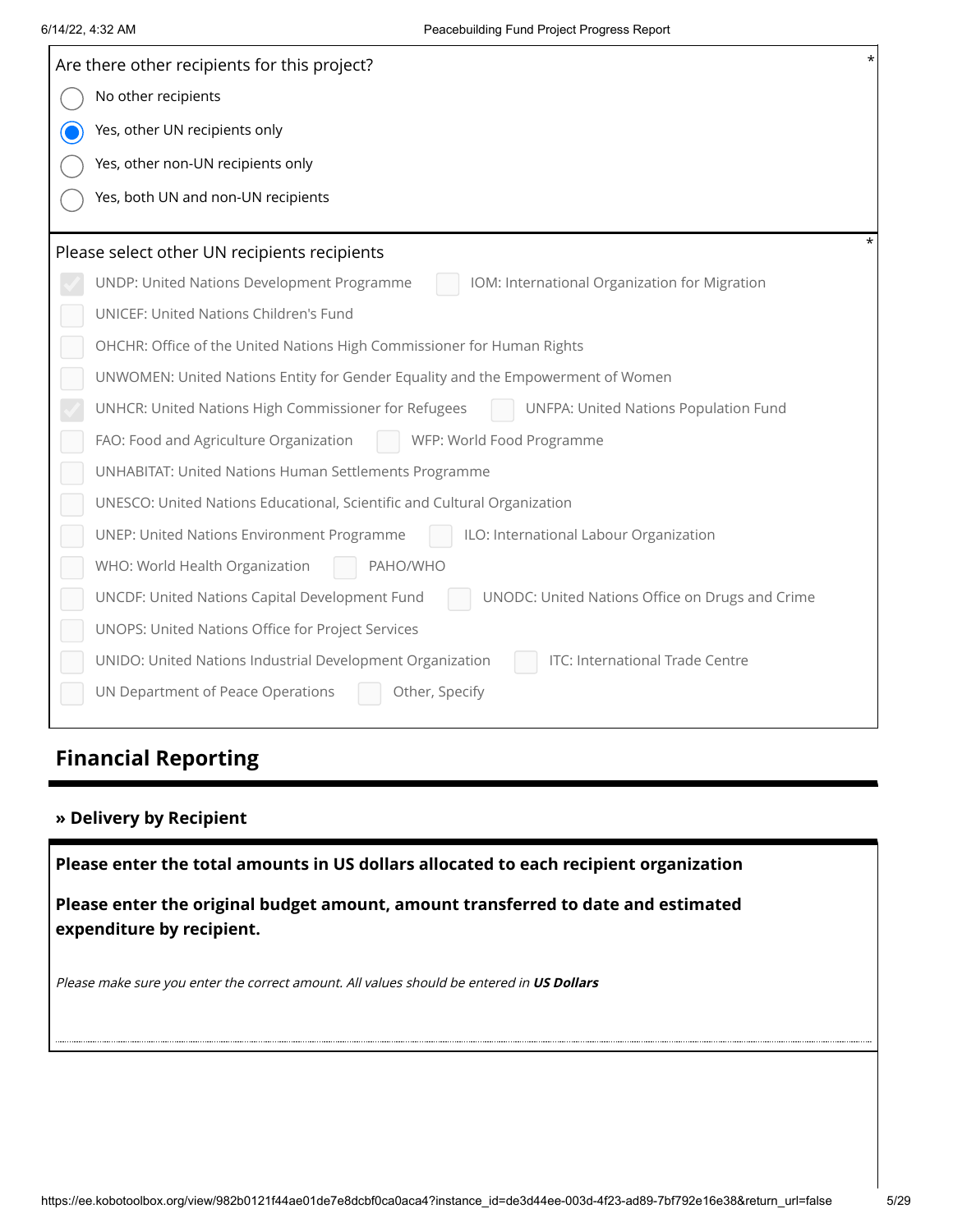6/14/22, 4:32 AM Peacebuilding Fund Project Progress Report

| <b>Recipients</b><br><b>UNICEF:</b>                                                                        | <b>Total Project</b><br><b>Budget</b><br>(in US \$)<br>Please enter the total<br>budget as is in the<br>project document in US<br>Dollars<br>$\star$<br>1000000 | <b>Transfers to</b><br>date<br>(in US \$)<br>Please enter the total<br>amount transferred to<br>each recipient to date in<br>US Dollars<br>$^\star$<br>1000000 | <b>Expenditure</b><br>to date<br>(in US \$)<br>Please enter the<br>approximate amount<br>spendance since<br>spent to date in US<br>dollars<br>925678.29 | Implementati<br>on rate as a<br>percentage of<br>total budget<br>(calculated automatically)<br>92.57 % |
|------------------------------------------------------------------------------------------------------------|-----------------------------------------------------------------------------------------------------------------------------------------------------------------|----------------------------------------------------------------------------------------------------------------------------------------------------------------|---------------------------------------------------------------------------------------------------------------------------------------------------------|--------------------------------------------------------------------------------------------------------|
| <b>United</b><br><b>Nations</b><br><b>Children's</b><br><b>Fund</b>                                        |                                                                                                                                                                 |                                                                                                                                                                |                                                                                                                                                         |                                                                                                        |
| <b>UNDP:</b><br><b>United</b><br><b>Nations</b><br>Developmen<br>t<br><b>Programme</b>                     | $^\star$<br>866700                                                                                                                                              | $^\star$<br>866700                                                                                                                                             | $^\star$<br>866700                                                                                                                                      | 100 %                                                                                                  |
| <b>UNHCR:</b><br><b>United</b><br><b>Nations</b><br><b>High</b><br>Commission<br>er for<br><b>Refugees</b> | $^\star$<br>1441350                                                                                                                                             | $^\star$<br>1441350                                                                                                                                            | $^\star$<br>1344898.03                                                                                                                                  | 93.31 %                                                                                                |
| <b>TOTAL</b>                                                                                               | 3308050                                                                                                                                                         | 3308050                                                                                                                                                        | 3137276.32                                                                                                                                              | 94.8<br>4%                                                                                             |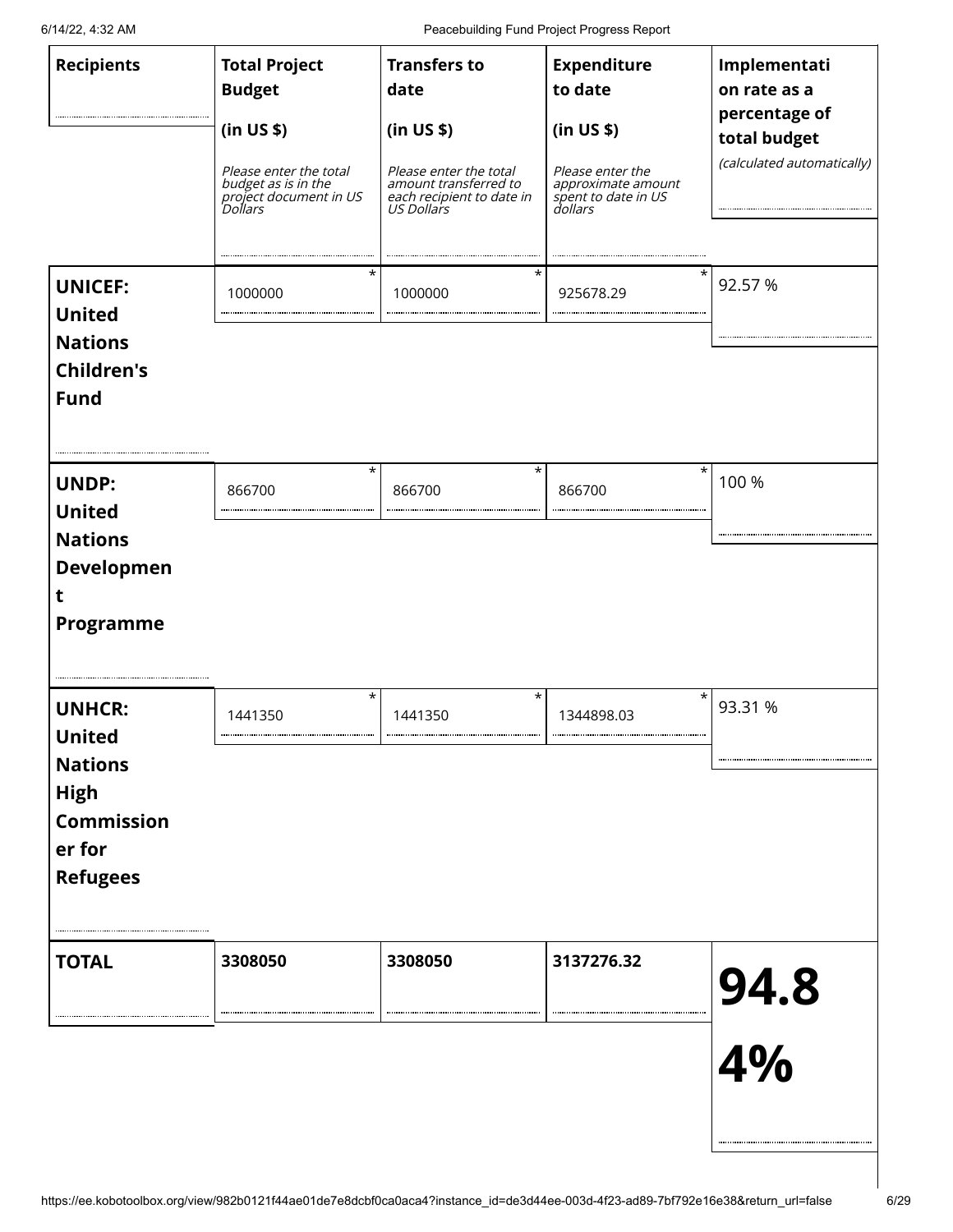| $^\star$<br>The approximate implementation rate as percentage of total project budget based on the values<br>entered in the above matrix is 94.84%. Can you confirm that this is correct?                                 |
|---------------------------------------------------------------------------------------------------------------------------------------------------------------------------------------------------------------------------|
| Incorrect<br>Correct                                                                                                                                                                                                      |
| » Gender-responsive Budgeting                                                                                                                                                                                             |
| Indicate what <b>percentage (%)</b> of the budget contributes to gender equality or women's empowerment<br>(GEWE)?                                                                                                        |
| 31.6                                                                                                                                                                                                                      |
| The dollar amount of the budget contributing to Gender Equality and Women's Empowerment (GEWE)<br>based on percentage entered above and total project budget is US \$ 1045343.8. Can you confirm that<br>this is correct? |
| Correct<br>Incorrect                                                                                                                                                                                                      |
| If it is incorrect, please enter the budget amount allocated to GEWE in US Dollars                                                                                                                                        |
| 1044912                                                                                                                                                                                                                   |
| Amount expended to date on efforts contributiong to gender equality or women's empowerment is US<br>\$991379.32. Is this correct?                                                                                         |
| Correct<br>Incorrect                                                                                                                                                                                                      |
| If it is incorrect, please enter the expenditure to date on GEWE in US dollars                                                                                                                                            |
| 980781.66                                                                                                                                                                                                                 |
| ATTACH PROJECT EXCEL BUDGET SHOWING CURRENT APPROXIMATE EXPENDITURE.<br>The templates for the budget are available here                                                                                                   |
| PBF_South Darfur_Financial Reporting_June 2022-9_10_21.xlsx                                                                                                                                                               |

# **Project Markers**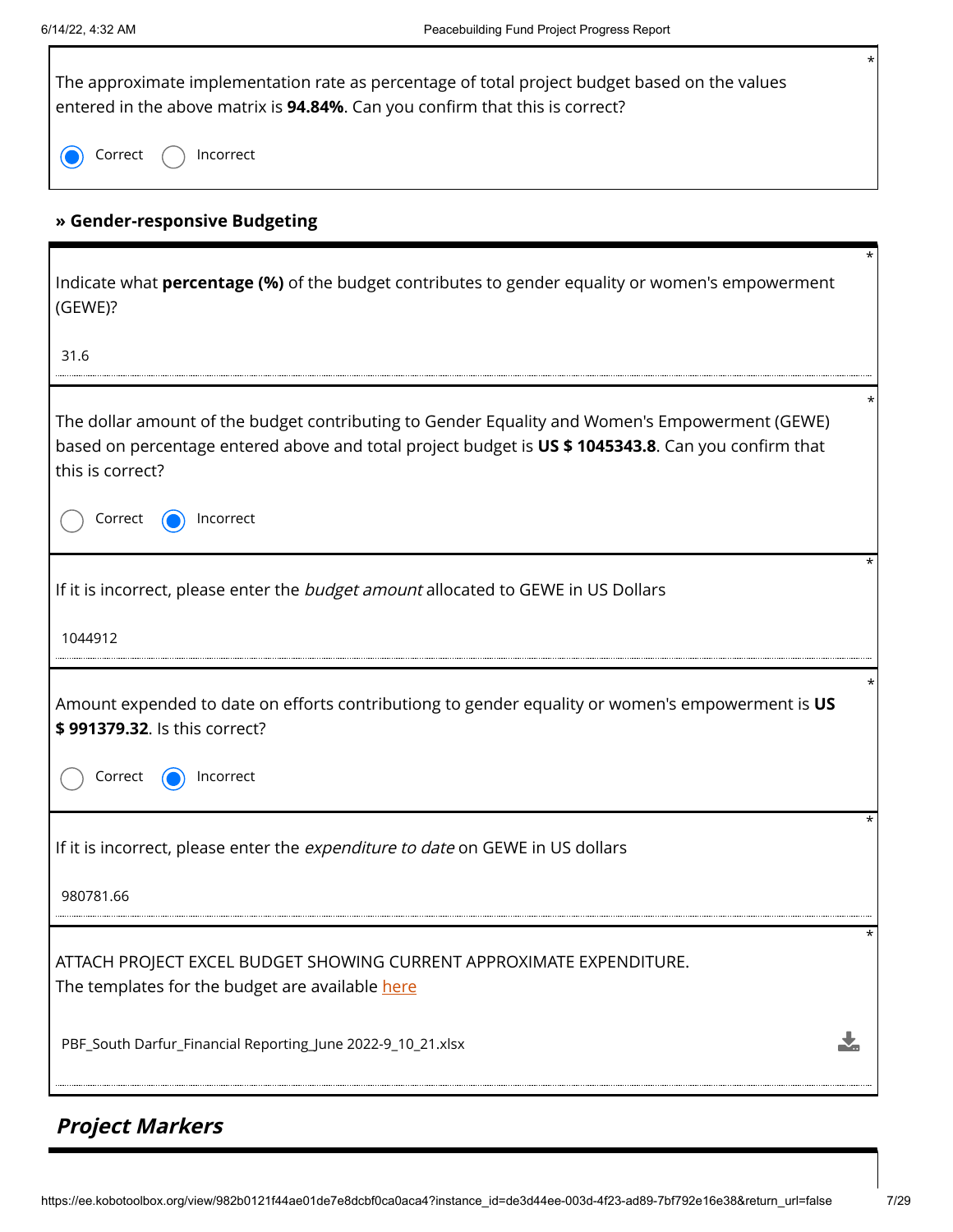| Please select the Gender Marker Associated with this project                                                                                                                       | $^\star$ |
|------------------------------------------------------------------------------------------------------------------------------------------------------------------------------------|----------|
| Score 1 for projects that contribute in some way to gender equality, but not significantly (less than 30% of the total<br>budget for GEWE)                                         |          |
| Score 2 for projects that have gender equality as a significant objective and allocate between 30 and 79% of the total<br>project budget to GEWE                                   |          |
| Score 3 for projects that have gender equality as a principal objective and allocate at least 80% of the total project<br>budget to Gender Equality and Women's Empowerment (GEWE) |          |
| Please select the Risk Marker Associated with this project                                                                                                                         | *        |
| Risk marker 0 = low risk to achieving outcomes                                                                                                                                     |          |
| Risk marker 1 = medium risk to achieving outcomes                                                                                                                                  |          |
| Risk marker 2 = high risk to achieving outcomes                                                                                                                                    |          |
| Please select the PBF Focus Area associated with this project                                                                                                                      | $^\star$ |
| (1.1) Security Sector Reform                                                                                                                                                       |          |
| (1.2) Rule of Law                                                                                                                                                                  |          |
| (1.3) Demobilisation, Disarmament and Reintegration                                                                                                                                |          |
| (1.4) Political Dialogue                                                                                                                                                           |          |
| (2.1) National reconciliation                                                                                                                                                      |          |
| (2.2) Democratic Governance                                                                                                                                                        |          |
| (2.3) Conflict prevention/management                                                                                                                                               |          |
| (3.1) Employment                                                                                                                                                                   |          |
| (3.2) Equitable access to social services                                                                                                                                          |          |
| (4.1) Strengthening of essential national state capacity                                                                                                                           |          |
| (4.2) Extension of state authority/Local Administration                                                                                                                            |          |
| (4.3) Governance of peacebuilding resources (including PBF Secretariats)                                                                                                           |          |
| Is the project part of one or more PBF priority windows?<br>Select all that apply                                                                                                  | *        |
| Gender promotion initiative                                                                                                                                                        |          |
| Youth promotion initiative                                                                                                                                                         |          |
| Transition from UN or regional peacekeeping or special political missions                                                                                                          |          |
| Cross-border or regional project                                                                                                                                                   |          |
| None                                                                                                                                                                               |          |
|                                                                                                                                                                                    |          |

# **PART I: OVERALL PROJECT PROGRESS**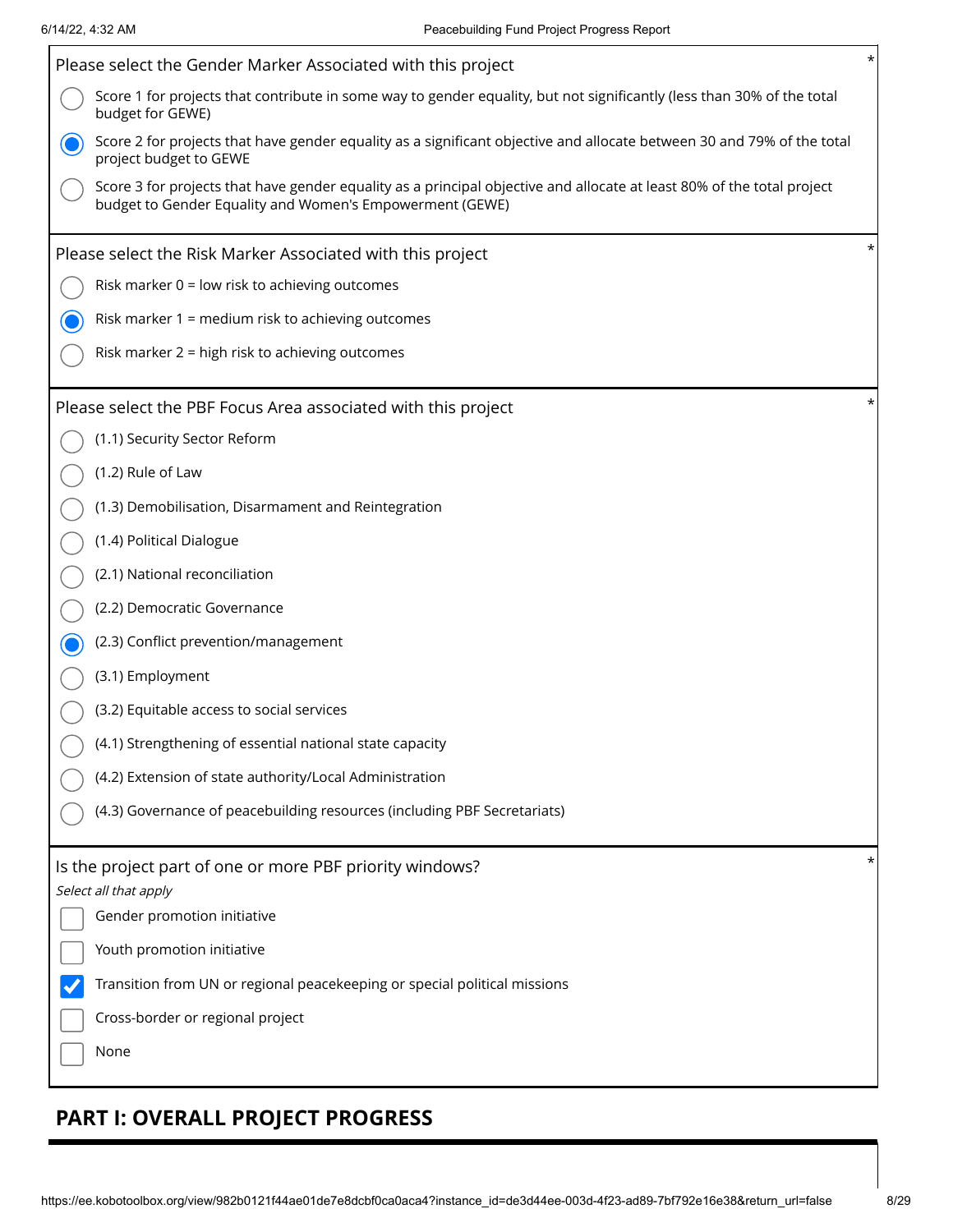NOTES FOR COMPLETING THE REPORT:

- Avoid acronyms and UN jargon, use general /common language.
- Report on what has been achieved in the reporting period, not what the project aims to do.
- Be as concrete as possible. Avoid theoretical, vague or conceptual discourse.
- Ensure the analysis and project progress assessment is gender and age sensitive.
- If relevant, please include any COVID-19 related considerations, adjustments and results and respond to section IV. **(This section is optional)**

Briefly outline the *status of the project* in terms of implementation cycle, including whether preliminary/preparatory activities have been completed (i.e. contracting of partners, staff recruitment, etc.)

Please limit your response to 1500 characters including spaces.

The project is in the final stages of implementation and the partners are in the process of preparing for the final evaluation. The project faced multiple sources of delays, including the COVID-19 pandemic limiting face-to-face interactions; tribal tensions, especially between the Masalit, Falata and Reizegat tribes, and other security incidents preventing access to target areas; an economic crisis causing hyperinflation and surge of market prices; and a military coup on October 25 2021, resulting in Prime Minister Hamdok stepping down, throwing the political transition of the country off track, and limiting the UN's ability to engage with government stakeholders. Based on these delays, the PBF approved a 6-month no-cost extension until 30 June 2022. At the time of reporting, most agencies and implementing partners have finalized their activities and are in the process of handing over PBF-funded facilities, assets, and structures to the communities and government stakeholders. All agencies will finalize their interventions by 30 June 2022.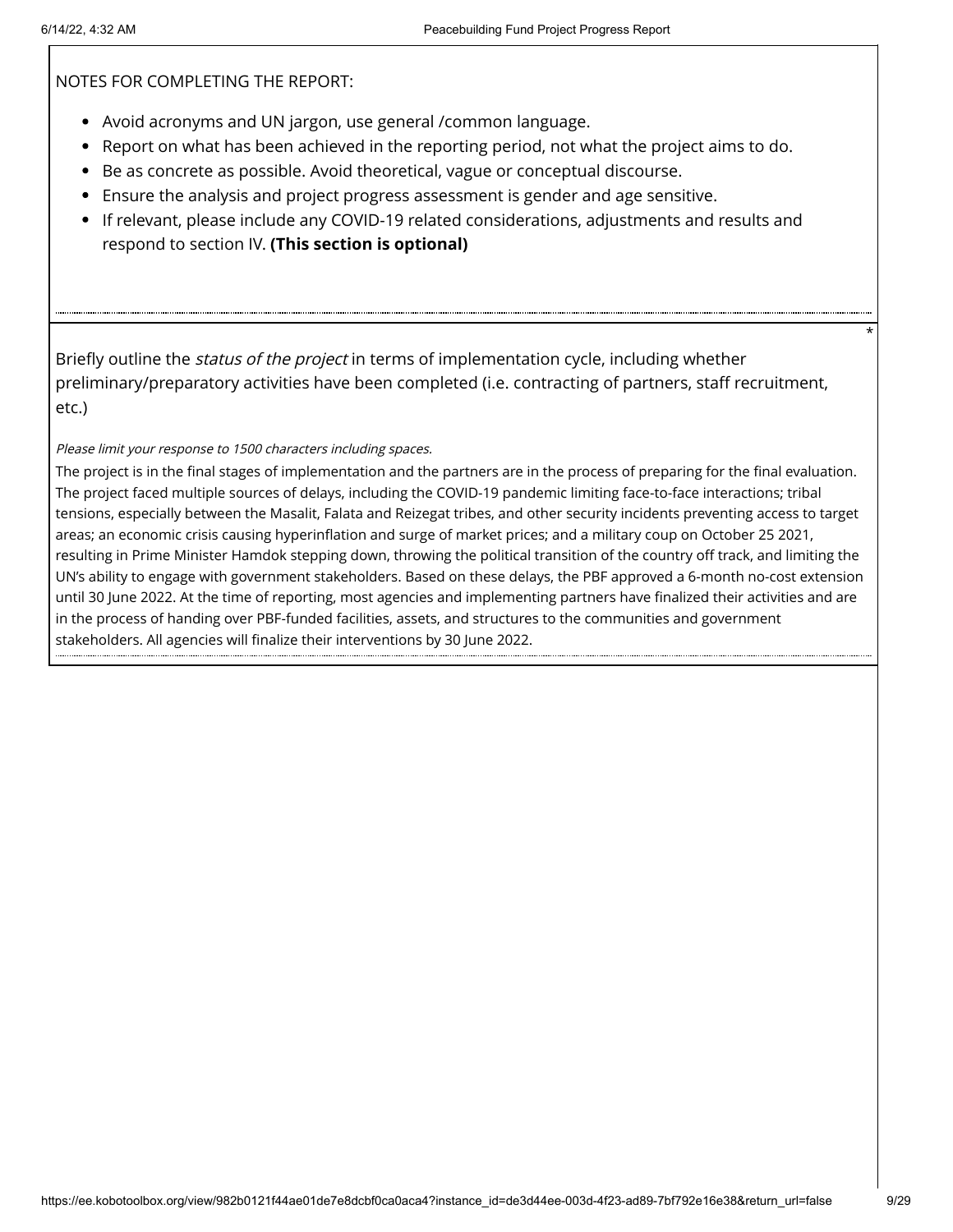Summarize the main structural, institutional or societal level change the project has contributed to. This is not anecdotal evidence or a list of individual outputs, but a description of progress made toward the main purpose of the project

#### FOR PROJECTS WITHIN SIX MONTHS OF COMPLETION ONLY; (1500 character limit)

Despite the challenges, especially the high levels of insecurity and lack of government commitment to address drivers of conflict, the project made some meaningful contributions to the lives of the people of Gereida. The interventions focused on the key drivers of tensions: lack of rule of law, weak land and natural resource management and limited access to basic services.

At the institutional level, the project strengthened capacities to implement rule of law, to improve land management practices, and to provide equitable access to basic services. At the community level, the project supported structures to manage community affairs, including local dispute resolution, management of natural resources, promotion of human rights and protection of vulnerable groups. The project also established and rehabilitated several facilities, including police posts, classrooms, water yards, health centre, women's centres and youth centres. All are being handed over to the communities and local authorities, who were trained on maintenance and inclusive management.

Project implementation was as inclusive as possible of different groups – in particular IDPs, returnees, host and nomadic communities. There was an intentional promotion of gender equality and meaningful participation of marginalized groups in decision-making structures at the institutional and community levels. Strong advocacy led to some progress on the inclusion of women and young people, with examples of them taking part in decision-making structures and feeling confident to speak out. While there has been some success in reducing localised tensions between communities, wider peacebuilding requires more active engagement of the Government to tackle underlying issues.

# **PART II: RESULT PROGRESS BY PROJECT OUTCOME**

Describe overall progress under each Outcome made during the reporting period (for June reports: January-June; for November reports: January-November; for final reports: full project duration). Do not list individual activities. If the project is starting to make/has made a difference at the outcome level, provide specific evidence for the progress (quantitative and qualitative) and explain how it impacts the broader political and peacebuilding context.

- "On track" refers to the timely completion of outputs as indicated in the workplan.
- "On track with peacebuilding results" refers to higher-level changes in the conflict or peace factors that the project is meant to contribute to. These effects are more likely in mature projects than in newer ones.

How many OUTCOMES does this project have \*

 $1 \t2 \t3 \t4 \t5 \t6 \t7 \t8 \t more than 8.$ 

Please write out the project outcomes as they are in the project results framework found in the project document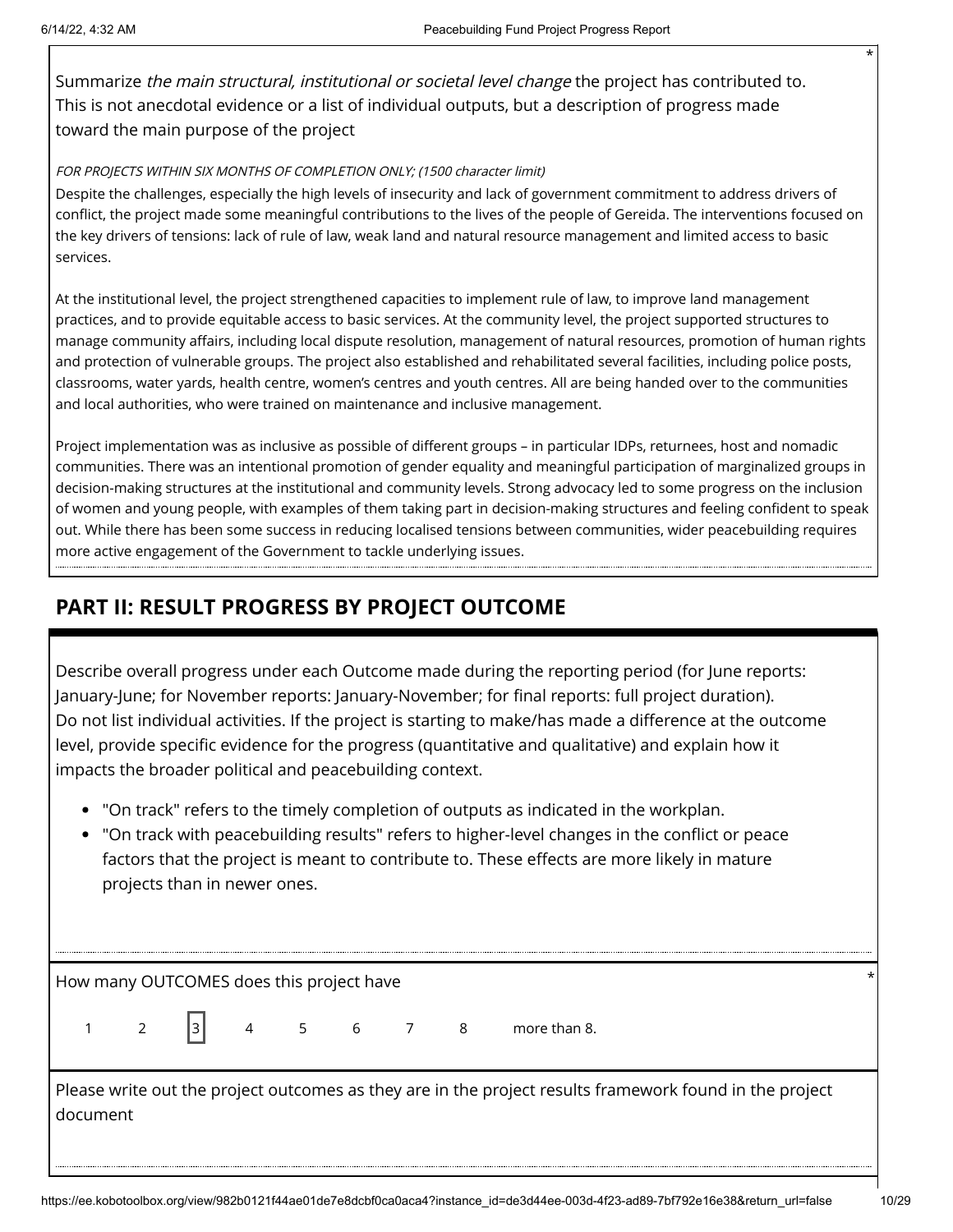#### Outcome 1:

Durable solutions for the return of IDPs and refugees are made possible by peaceful resolution of land disputes, and sustainable land and natural resource management facilitates enhanced agricultural productivity, processing and valuechains to create jobs and improve livelihoods.

#### Outcome 2:

The social contract between Government and the people is restored and renewed: armed groups are disarmed, freedom of movement and physical security is taken for granted by men and women and the rule of law is perceived to be applied without fear or favour; quality basic services are accessible to all, and all feel a stakeholder to their provision.

#### Outcome 3:

A culture of peace and rights is nurtured and sustained in Darfur by a vibrant civil society with the commitment and capacity to represent the interests of all stakeholders in the resolution of disputes, and in holding Government to account for maintenance of the social contract.

#### **Outcome 1:**

**Durable solutions for the return of IDPs and refugees are made possible by peaceful resolution of land disputes, and sustainable land and natural resource management facilitates enhanced agricultural productivity, processing and value-chains to create jobs and improve livelihoods.**

Rate the current status of the outcome progress \*

1. Off Track  $\bigcirc$  2. On Track  $\bigcirc$  3. On Track with evidence of peacebuilding results

\*

\*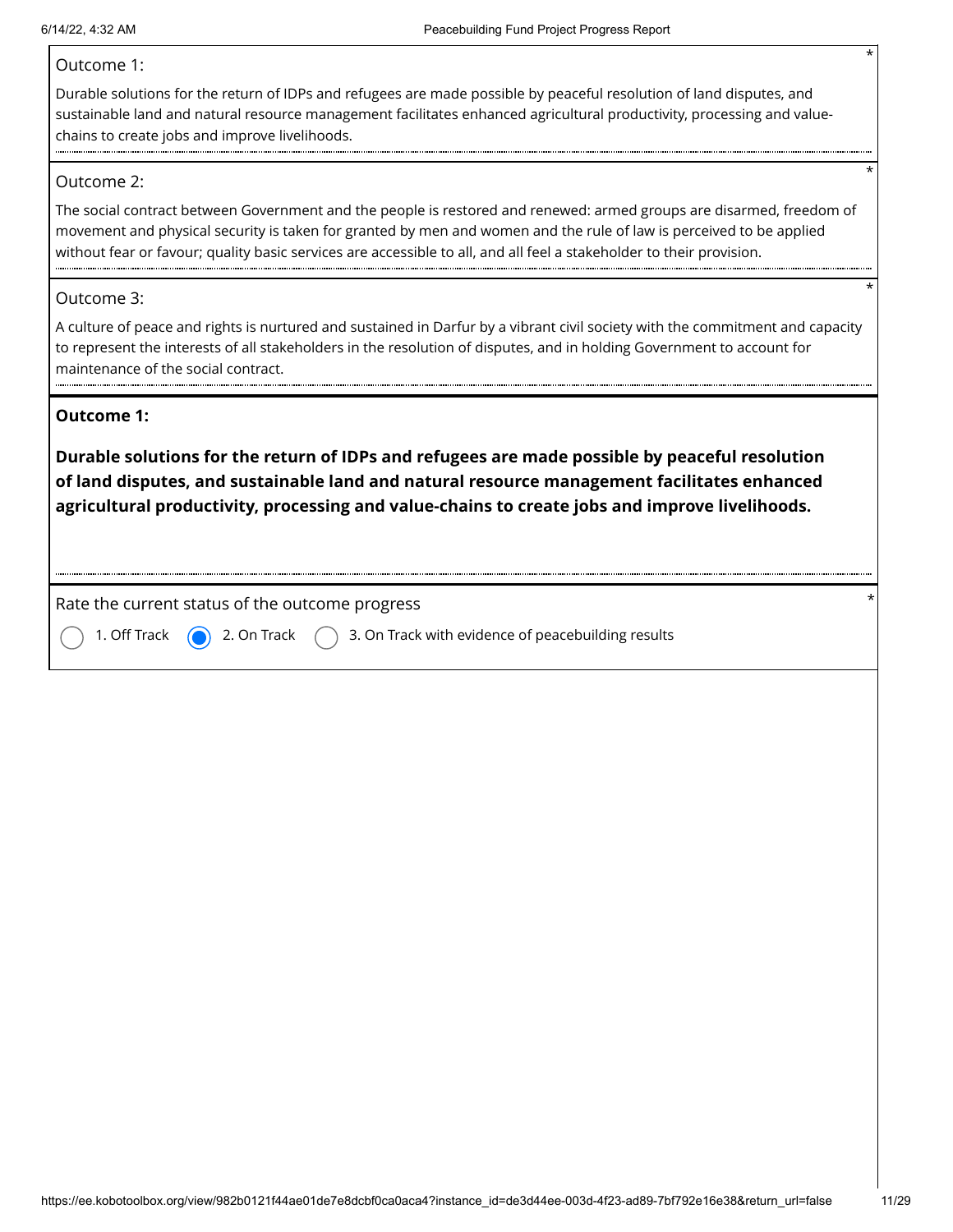#### Progress summary

Please limit your response to 3000 characters including spaces.

The project conducted an analysis of the situation of displacement-affected communities in Gereida. In January 2022, a workshop brought together 187 participants, including community and government representatives, to verify the findings and identify key priorities. These priorities were integrated in a locality action plan. Initially, this plan was intended to inform various project interventions, however, insecurity and political developments delayed both data collection and workshop. Nevertheless, over a dozen community support projects and other interventions were carried out based on local consultations, and the implementation of the plan is under discussion with stakeholders, led by the Durable Solutions Working Group.

Because access to land is a key issue to ensure durable solutions, the project reactivated a locality-level land steering committee with representatives of the seven cluster villages in Gereida and built its capacities on land allocation and arbitration. The committee facilitated the registration of 70 plots for community members and resolved three land disputes during the registration exercise.

At the institutional level, the project supported the improvement of land management by moving from paper-based to digital documentation of land records and capacity building of the locality land department on sketch mapping and demarcation of potential return villages, awareness raising on land rights, and the application of the Social Tenure Domain Model database. In effect, the project introduced a participatory model for village planning, where the land department facilitates communities to make planning decisions themselves. Planning officers supported communities to complete sketch mappings of 4 potential return villages, creating favourable conditions for return, resettlement, and reintegration of displaced communities.

The project also addressed issues around natural resource management, including through the development of 12 community-led natural resource plans to manage access to and equal distribution of resources, with the aim of preventing conflict. For example, the communities identified scarcity of firewood as a cause of tensions between farmers and nomads. To address this, the project supported 80 women with fuel efficient stove making to reduce their energy consumption and the number of trips to the forest. For a longer-term solution, 140 people also planted 4,000 gum-arabic trees in their communities.

To enhance agricultural productivity, food processing and value-chains, the project supported 250 households with agricultural inputs and seeds. In addition, the project provided livelihoods support, such as start-up kits and vocational training, to 297 individuals, including in welding, sewing, shoe making and food processing. Because of the livelihoods support, these community members are now self-employed and have increased their food security.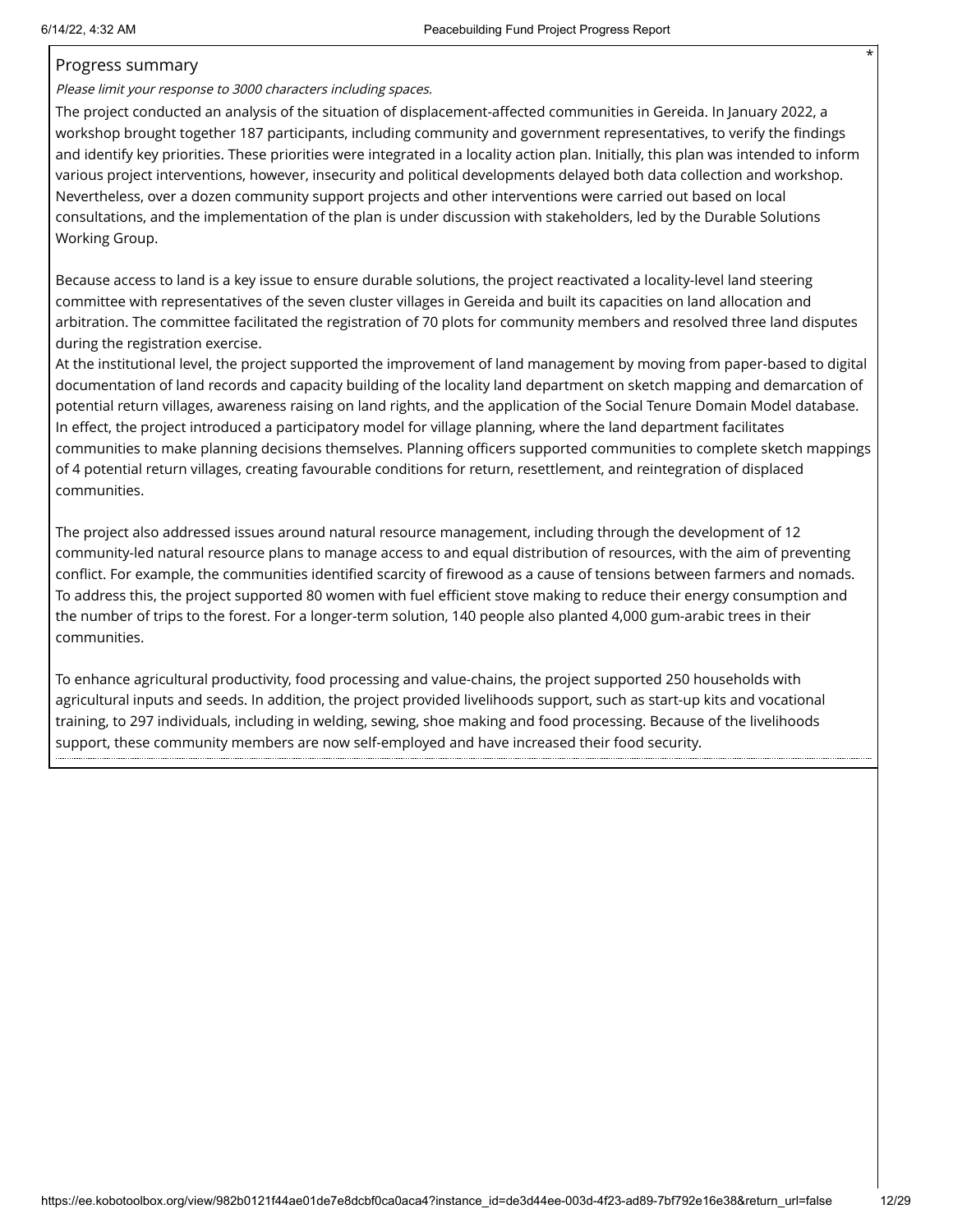Indicate any additional analysis on how Gender Equality and Women's Empowerment and/or Youth Inclusion and Responsiveness has been ensured under this Outcome

Please limit your response to 1500 characters including spaces.

Before the project, women's participation in land management was non-existent. The project strongly advocated for their inclusion and reached 22% women's representation in the land steering committee and 35% in natural resource management committees.

According to the local leadership, land ownership among women was below 5% at the start of the project. The project ensured that 50% of the 70 beneficiaries of land registration were women, through the engagement of key stakeholders and women groups to advocate for land registration by women.

33% of 117 land institution and community participants on land registration components were women, which helped capture the needs of women in land registration.

60% of 250 target households for livelihoods support were female headed households and 70% of 297 target individuals were women and young people, with priority given to persons with specific protection needs and poor households.

Youth centres were constructed under the community support projects, offering them a place to develop their skills and capacities to enter the job market and to come together to discuss community affairs.

#### **Outcome 2:**

**The social contract between Government and the people is restored and renewed: armed groups are disarmed, freedom of movement and physical security is taken for granted by men and women and the rule of law is perceived to be applied without fear or favour; quality basic services are accessible to all, and all feel a stakeholder to their provision.**

Rate the current status of the outcome progress

1. Off Track  $\bigcirc$  2. On Track  $\bigcirc$  3. On Track with evidence of peacebuilding results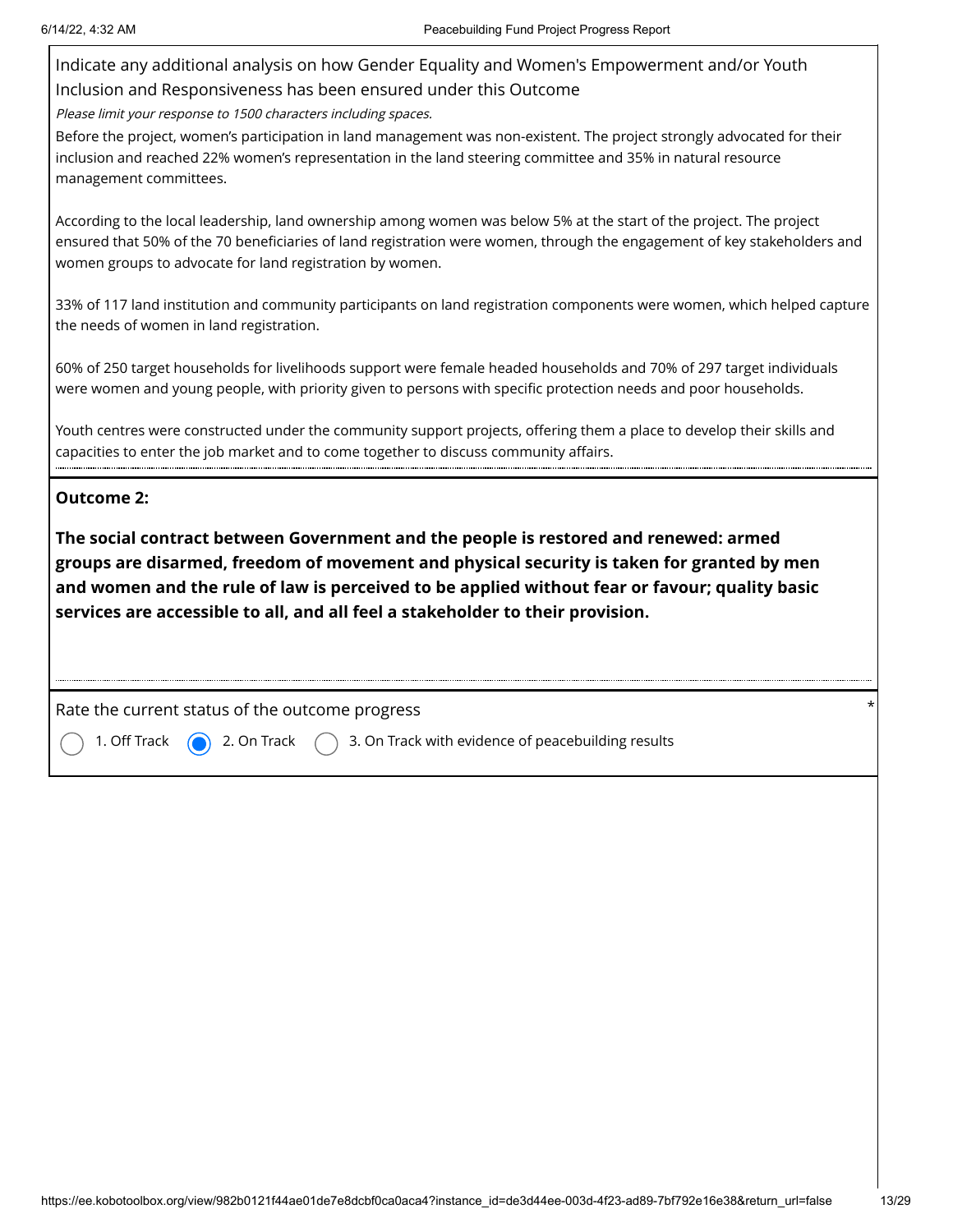#### Progress summary

Please limit your response to 3000 characters including spaces.

The project strengthened rule of law institutions to improve the security situation and access to justice and build trust between local Government and communities. The project established two police posts to which 15 Sudanese Police Force (SPF) officers were deployed. The police posts were established in potential areas of return and where nomads pass through during their seasonal migration. The 15 officers were part of a larger capacity building initiative for 111 officers, including on community-based policing, investigation, sexual and gender-based violence (SGBV), case management, community patrolling, early warning and early response.

In addition, the project supported the Digital Control Room in Nyala to improve the analysis of police reports, provide access to real-time data on reported conflicts and SGBV cases, and make more informed and timely officer deployments. This has already resulted in the deployment of extra police personnel to protect civilians and deescalate tribal tensions in Gereida.

The work with the SPF was complemented by strengthening the capacities of 40 prosecutors and 35 prison guards to ensure that inmates receive a fair and timely trial and are treated humanely. The project also conducted an awareness raising campaign targeting paralegals, civil society organisations, media houses and native administrations on access to justice.

Significant efforts were made to improve equal access to education. The project constructed 4 classrooms, rehabilitated 10 alternative learning programme (ALP) centres, and provided furniture, supplies, and access to water. The establishment of the education facilities combined with the capacity building of Parent-Teacher Associations (PTAs) and education awareness campaigns resulted in the enrolment of 7,974 out of school children. The PTAs have started to play an active role in their communities, for example by facilitating the construction of additional classrooms and teachers' accommodations from local materials, mobilizing children to go to school and raising awareness on peaceful coexistence, and coming together to participate in local peace negotiations.

The project also improved equal access to water and sanitation, including through the rehabilitation of two water yards, serving 12,000 people from different communities. In addition, the project supported a community-led sanitation initiative, consisting of awareness raising on hygiene and sanitation practices and training on how to construct safe latrines. The communities built 1,415 latrines, providing 11,806 people access to improved sanitation. The initiative also established eight water, sanitation, and hygiene (WASH) committees that were trained on maintenance of WASH services, promoting safe hygiene and sanitation practices, inclusive water management and peaceful resolution of water disputes. The WASH committees have been active in their communities and resolved 13 disputes, including between nomads and farmers.

## Indicate any additional analysis on how Gender Equality and Women's Empowerment and/or Youth Inclusion and Responsiveness has been ensured under this Outcome

Please limit your response to 1500 characters including spaces.

Before the project, there were no female police officers, prosecutors and prison guards in Gereida. Due to awareness campaigns, there are now 6 female police offices, 2 female prosecutors and 6 female prison guards. This is a modest, but important achievement, especially given prevailing cultural norms in Darfur. These women have been trained together with their male colleagues and are now accepted in this male-dominated work environment.

The civil society capacity building program benefited 60% women out of 20 participants, with two youth-led and two womenled organisations out of nine CSOs.

The education awareness campaign specifically focused on the importance of girls' education, resulting in 58% of the newly registered children being girls.

The eight WASH committees consist of 23% women, 16% young women and 33% young men. In two committees, women are actively involved in resolving water-related issues, using their role as water fetchers to speak up on issues. In the other six committees, women are involved in promoting hygiene and sanitation practices, including by leveraging their networks in the communities and making house visits to raise awareness.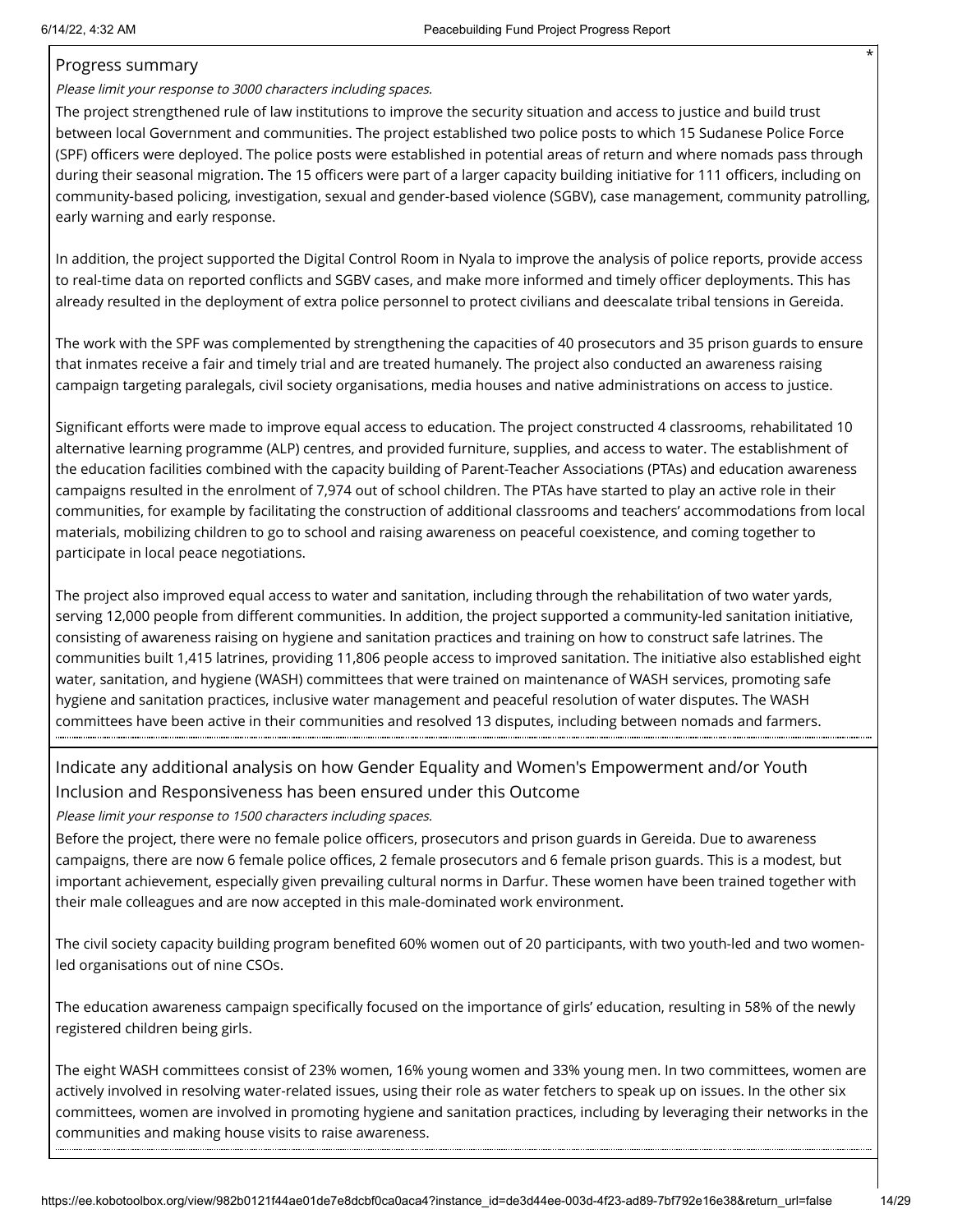| Outcome 3:                                                                                                                                                                                                                                                                                     |          |
|------------------------------------------------------------------------------------------------------------------------------------------------------------------------------------------------------------------------------------------------------------------------------------------------|----------|
| A culture of peace and rights is nurtured and sustained in Darfur by a vibrant civil society with<br>the commitment and capacity to represent the interests of all stakeholders in the resolution of<br>disputes, and in holding Government to account for maintenance of the social contract. |          |
| Rate the current status of the outcome progress                                                                                                                                                                                                                                                | $^\star$ |
| 2. On Track $\bigcap$ 3. On Track with evidence of peacebuilding results<br>1. Off Track                                                                                                                                                                                                       |          |
|                                                                                                                                                                                                                                                                                                |          |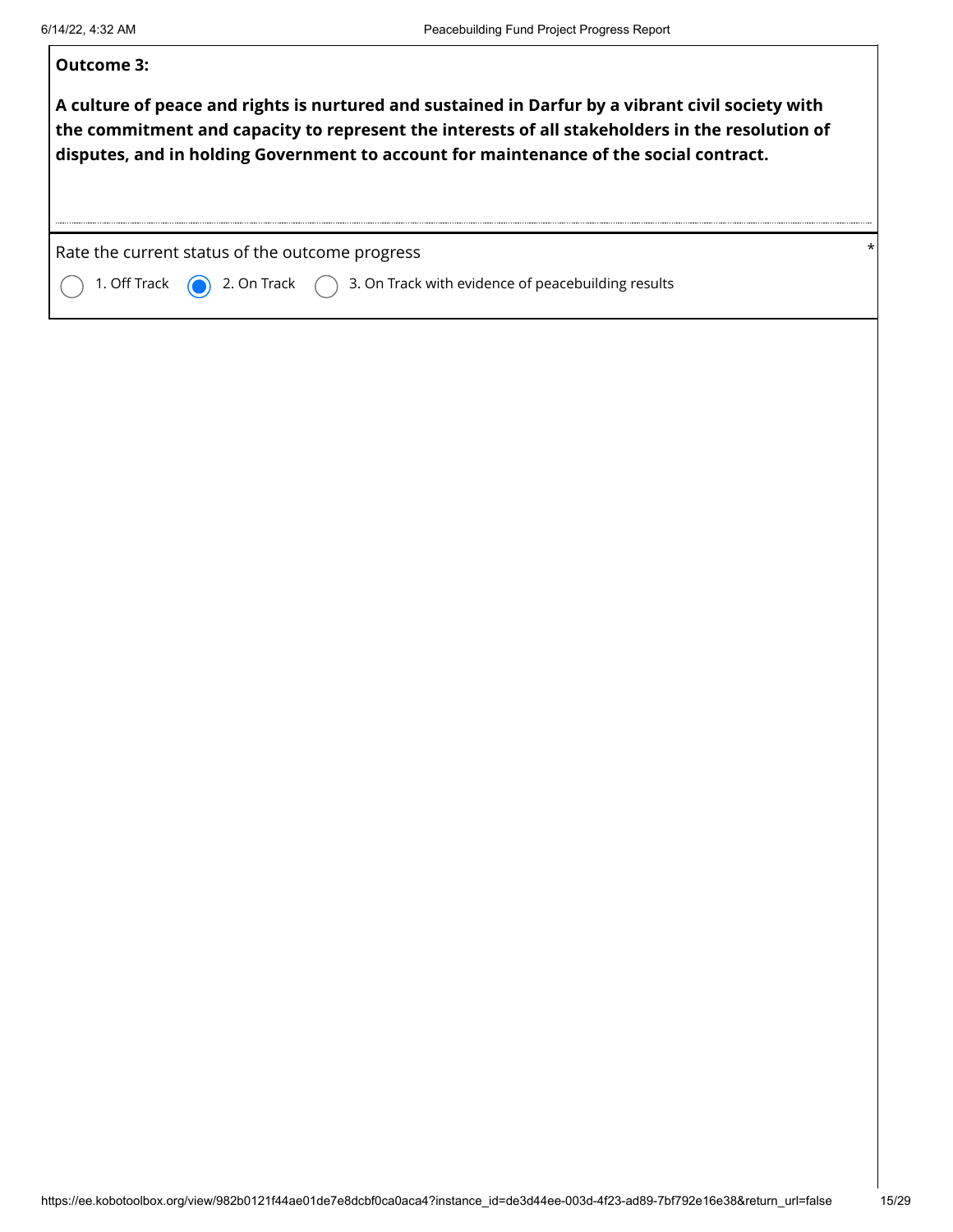#### Progress summary

Please limit your response to 3000 characters including spaces.

The project developed capacities of target communities to promote and protect their rights. Through the formation of five Community-Based Protection Network Committees (CBPNs), the communities are now able to identify individuals with specific protection needs and provide them with protection services directly or through referral to specialized services, such as the police, health clinics, civil registry or legal institutions. A third function encompasses coordination with communitybased conflict resolution mechanisms and committees (CBRMs and CRCs) and provision of early warning on conflict triggers. The CBPNs dealt with 983 protection cases across all tribes in the area, of which 150 were supported with material assistance, 449 were referred to service providers, and 184 revolving on issues such as marriage, divorce, and national ID card registration.

To compliment the work of the CBPNs, the project established and trained six Community-based Child Protection Networks (CBCPNs) to raise awareness on child-specific protection and rights, identify child rights violations and refer of cases to relevant service providers. The CBCPNs referred 262 child protection cases to service providers, including medical and legal services. The project also established two child- and youth-friendly spaces, one in the Fallata area and one in the Massalit area, serving as safe spaces where children and youth can come together and receive psychosocial support through counselling, life skills and peacebuilding trainings, drama and art activities, sports and games. In total, 15,878 children and youth have received psycho-social support through the project. The CBPNs and CBCPNs work closely together to ensure the rights of everyone in their communities are respected and sustained.

To resolve local conflict in a more inclusive and effective manner, the project also established and trained 7 communitybased conflict resolution mechanisms and committees (CBRMs and CRCs) with members from the different tribes in the area. These community-based structures have been active in resolving local disputes in their communities, in partnership with PTAs, WASH committees, CBPNs, CBCPNs and others. Out of 14 reported cases, they have resolved 11 conflicts and referred three to the land steering committee. The members were also active participants in a state-wide community dialogue and peace conference, bringing together a total of 730 community representatives and local authorities to share experiences, learn about different peacebuilding strategies, and promote tolerance and reduce tensions among warring tribes, especially between Masalit and Fallata.

Indicate any additional analysis on how Gender Equality and Women's Empowerment and/or Youth Inclusion and Responsiveness has been ensured under this Outcome

Please limit your response to 1500 characters including spaces.

Members of CBCPNs, social workers and police officers have been trained on SGBV, including different types of SGBV and appropriate response and referral pathways for child survivors.

At the child- and youth-friendly spaces, special women's tea sessions were organized to bring women from the communities together to discuss issues affecting their children and their communities.

Young people worked together with PTAs to organize six sports events, five led by young men and one led by young women, to promote peaceful coexistence between their communities.

Women's participation in community-based conflict resolution mechanisms and committees was non-existent before the project. Through active advocacy for their inclusion, 38% women have become part of these structures. Their ability to speak up and be part of decision-making differs per community, but it is a first step and has provided women an opportunity to be in the room when decisions are made.

42% of the 730 participants in the community dialogue and peace conference were women. Their active participation raised hopes of more inclusive peacebuilding processes in Gereida locality.

# **INDICATOR BASED PERFORMANCE ASSESSMENT**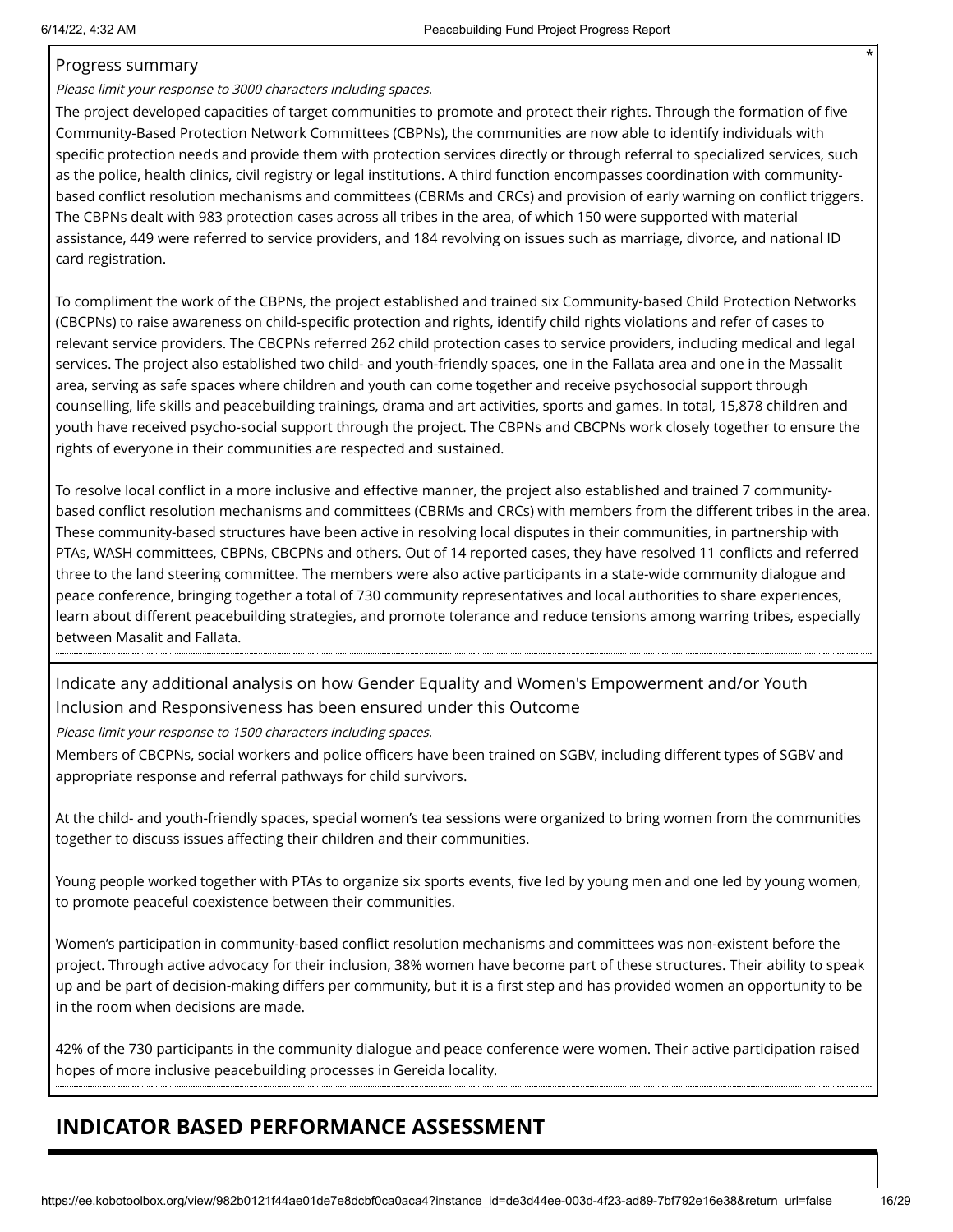Using the Project Results Framework as per the approved project document or any amendmentsprovide an update on the achievement of key indicators at the **outcome** level in the table below

- If an outcome has more than 3 indicators , select the 3 most relevant ones with most relevant progress to highlight.
- Where it has not been possible to collect data on indicators, state this and provide any explanation. Provide gender and age disaggregated data. (300 characters max per entry)

**» Outcome 1: Durable solutions for the return of IDPs and refugees are made possible by peaceful resolution of land disputes, and sustainable land and natural resource management facilitates enhanced agricultural productivity, processing and value-chains to create jobs and improve livelihoods.**

| Outcome | Perform<br>ance<br>Indicator<br>s                                                                                                                                           | Indicator<br><b>Baseline</b>                                 | End of<br>Project<br>Indicator<br>Target<br> | Indicator<br>Mileston<br>e | Current<br>Indicator<br>progress | Reasons<br>for<br>Variance<br>/ Delay<br>(if any)          |
|---------|-----------------------------------------------------------------------------------------------------------------------------------------------------------------------------|--------------------------------------------------------------|----------------------------------------------|----------------------------|----------------------------------|------------------------------------------------------------|
| 1.1     | Percentage of<br>community<br>members<br>reporting<br>improved socio-<br>economic<br>conditions<br>(social cohesion<br>and economic<br>opportunities)<br>in their locality. | a) Employment<br>rate: 63%<br>b) Access to<br>education: 53% | N/A                                          | N/A                        | N/A                              | To be<br>determined as<br>part of the final<br>evaluation. |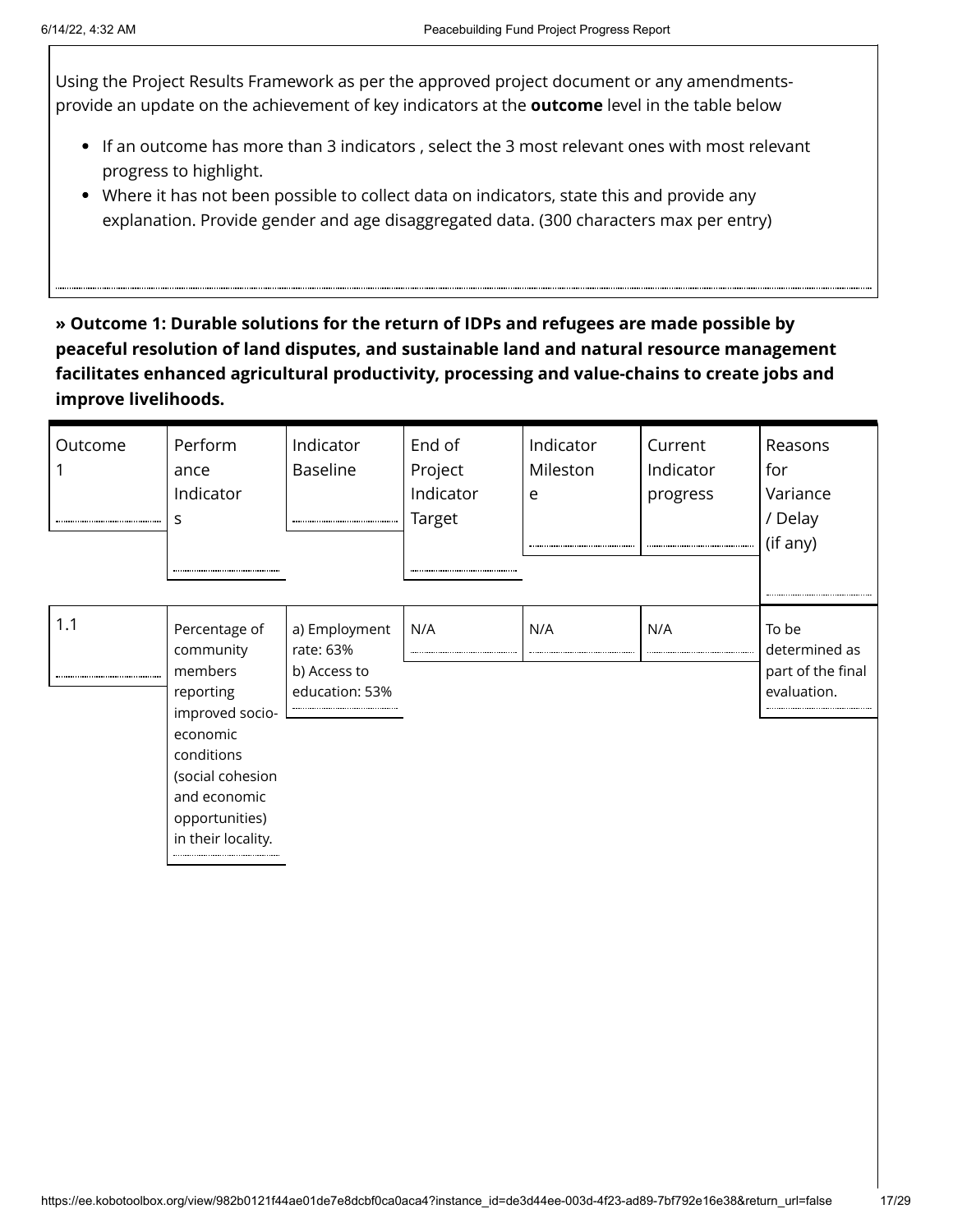| 1.2 | Increase in the<br>extent to which<br>local<br>communities<br>support the<br>return and/or<br>peaceful<br>integration and<br>continued<br>presence of<br>forcibly<br>displaced<br>persons and<br>report positive<br>interactions. | a) Host<br>Communities<br>(non-displaced)<br>that support<br>Returnees: 99%<br>b) Host<br>Communities<br>(non-displaced)<br>that support<br>IDPs: 92% | N/A | N/A | N/A | To be<br>determined as<br>part of the final<br>evaluation. |
|-----|-----------------------------------------------------------------------------------------------------------------------------------------------------------------------------------------------------------------------------------|-------------------------------------------------------------------------------------------------------------------------------------------------------|-----|-----|-----|------------------------------------------------------------|
| 1.3 | Percentage of<br>community<br>members<br>across all<br>groups in the<br>target areas<br>reporting<br>improved<br>access to legal<br>documentation<br>and livelihood<br>opportunities                                              | a) No legal<br>documentation:<br>20%<br>b) Employment<br>rate: 63%                                                                                    | N/A | N/A | N/A | To be<br>determined as<br>part of the final<br>evaluation. |

**» Outcome 2: The social contract between Government and the people is restored and renewed: armed groups are disarmed, freedom of movement and physical security is taken for granted by men and women and the rule of law is perceived to be applied without fear or favour; quality basic services are accessible to all, and all feel a stakeholder to their provision.**

| Outcome | Perform   | Indicator | End of    | Indicator | Current   | Reasons  |
|---------|-----------|-----------|-----------|-----------|-----------|----------|
| ◠       | ance      | Baseline  | Project   | Mileston  | Indicator | for      |
|         | Indicator |           | Indicator | e         | progress  | Variance |
|         |           |           | Target    |           |           | Delay    |
|         |           |           |           |           |           | (if any) |
|         |           |           |           |           |           |          |
|         |           |           |           |           |           |          |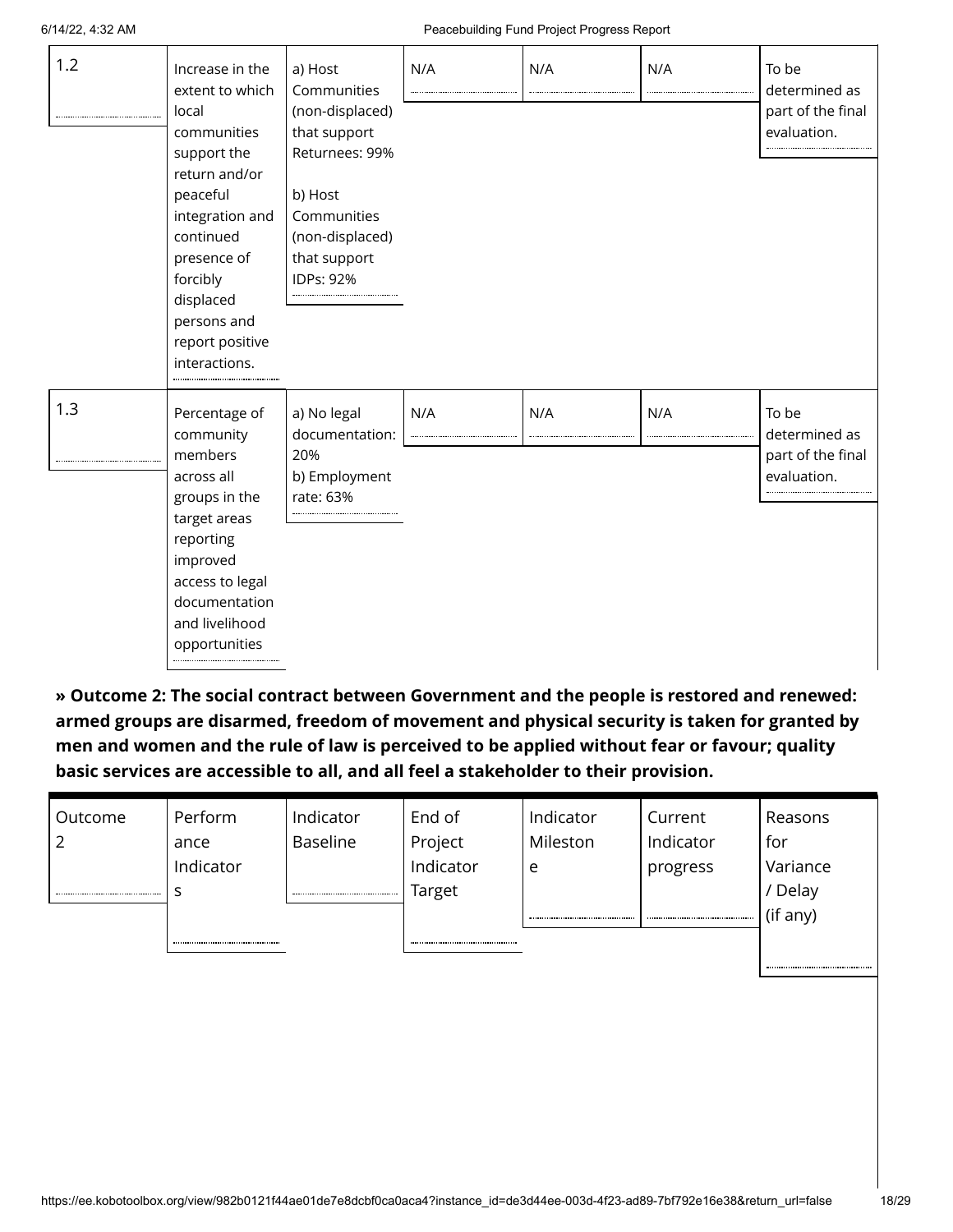#### 6/14/22, 4:32 AM Peacebuilding Fund Project Progress Report

| 2.1 | Percentage of<br>community                                                                                                                                                                                                                             | a) Reported<br>feeling safe to                                                                                                                                                                                                                                                                                                                                                                                           | N/A | N/A | N/A | To be<br>determined as                                     |
|-----|--------------------------------------------------------------------------------------------------------------------------------------------------------------------------------------------------------------------------------------------------------|--------------------------------------------------------------------------------------------------------------------------------------------------------------------------------------------------------------------------------------------------------------------------------------------------------------------------------------------------------------------------------------------------------------------------|-----|-----|-----|------------------------------------------------------------|
|     | members<br>reporting a<br>perceived<br>decrease in<br>levels of<br>violence within<br>and between<br>communities<br>and groups,<br>including a<br>decrease in<br>GBV and<br>violations of<br>rights of the<br>child<br>disaggregated<br>by sex and age | walk in the<br>neighborhood<br>at night: 60%<br>b) Reported<br>feeling safe to<br>walk in the<br>neighborhood<br>during the day:<br>93%<br>c) Often/very<br>often<br>encountering<br>safety and<br>security<br>incident during<br>the 12 months<br>prior to data<br>collection<br>(including at<br>least one of<br>these incidents<br>verbal threats,<br>physical<br>threats,<br>robbery,<br>damage to<br>property): 26% |     |     |     | part of the final<br>evaluation.                           |
| 2.2 | Percentage of<br>community<br>members<br>reporting<br>increased<br>satisfaction<br>with informal<br>and formal rule<br>of law<br>mechanisms/<br>initiatives.                                                                                           | a) HHs having<br>reported<br>incident to<br>police: 19%<br>b) HHs having<br>reported<br>incident to<br>village<br>committee: 37%<br>c) HHs<br>reporting to<br>police who say<br>issue was fairly<br>resolved: 15%<br>d) HHs<br>reporting to<br>village<br>committee who<br>say issue was<br>fairly resolved:<br>9%                                                                                                       | N/A | N/A | N/A | To be<br>determined as<br>part of the final<br>evaluation. |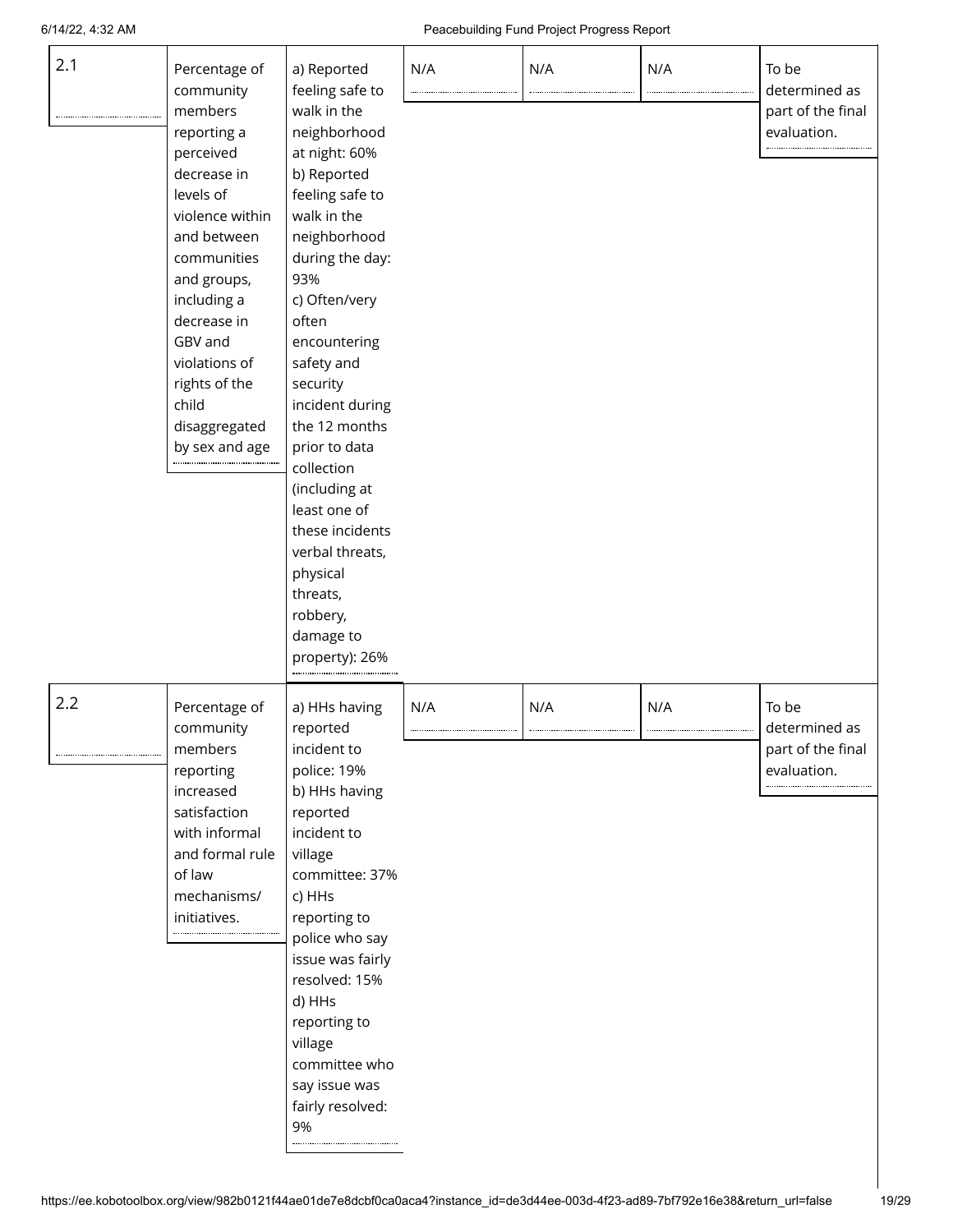| 2.3 | Percentage of    | Satisfied with  | N/A | N/A      | N/A | To be             |
|-----|------------------|-----------------|-----|----------|-----|-------------------|
|     | community        | sanitation: 17% |     | -------- |     | determined as     |
|     | members          | Satisfied with  |     |          |     | part of the final |
|     | reporting        | health: 28%     |     |          |     | evaluation.       |
|     | satisfaction     | Satisfied with  |     |          |     |                   |
|     | with equitable   | administration  |     |          |     |                   |
|     | access to        | services: 29%   |     |          |     |                   |
|     | quality basic    |                 |     |          |     |                   |
|     | social services. |                 |     |          |     |                   |
|     |                  |                 |     |          |     |                   |

**» Outcome 3: A culture of peace and rights is nurtured and sustained in Darfur by a vibrant civil society with the commitment and capacity to represent the interests of all stakeholders in the resolution of disputes, and in holding Government to account for maintenance of the social contract.**

| Outcome<br>3 | Perform<br>ance<br>Indicator<br>S                                                                                                                                                                                                                                                      | Indicator<br><b>Baseline</b>                                                                                                                                                                                                                                                                                                                                                                 | End of<br>Project<br>Indicator<br>Target | Indicator<br>Mileston<br>e | Current<br>Indicator<br>progress | Reasons<br>for<br>Variance<br>/ Delay<br>(if any)          |
|--------------|----------------------------------------------------------------------------------------------------------------------------------------------------------------------------------------------------------------------------------------------------------------------------------------|----------------------------------------------------------------------------------------------------------------------------------------------------------------------------------------------------------------------------------------------------------------------------------------------------------------------------------------------------------------------------------------------|------------------------------------------|----------------------------|----------------------------------|------------------------------------------------------------|
| 3.1          | % of disputes<br>over land, water<br>and other<br>resources,<br>identified by<br>the community<br>as affecting the<br>return and<br>integration of<br>forcibly<br>displaced<br>persons, settled<br>through<br>peaceful means<br>(e.g. CBRMs and<br>committees) in<br>target localities | a) Agricultural<br>land issues<br>reported to<br>community<br>village: 38%<br>b) Satisfied with<br>the outcome of<br>reporting (issue<br>resolved and<br>satisfied about<br>the outcome):<br>0%<br>c) Community<br>members (men<br>and women)<br>who perceive<br>the water<br>committees as<br>an effective<br>mechanism in<br>resolving<br>tensions and<br>disputes about<br>water: 32%<br> | N/A                                      | N/A                        | N/A                              | To be<br>determined as<br>part of the final<br>evaluation. |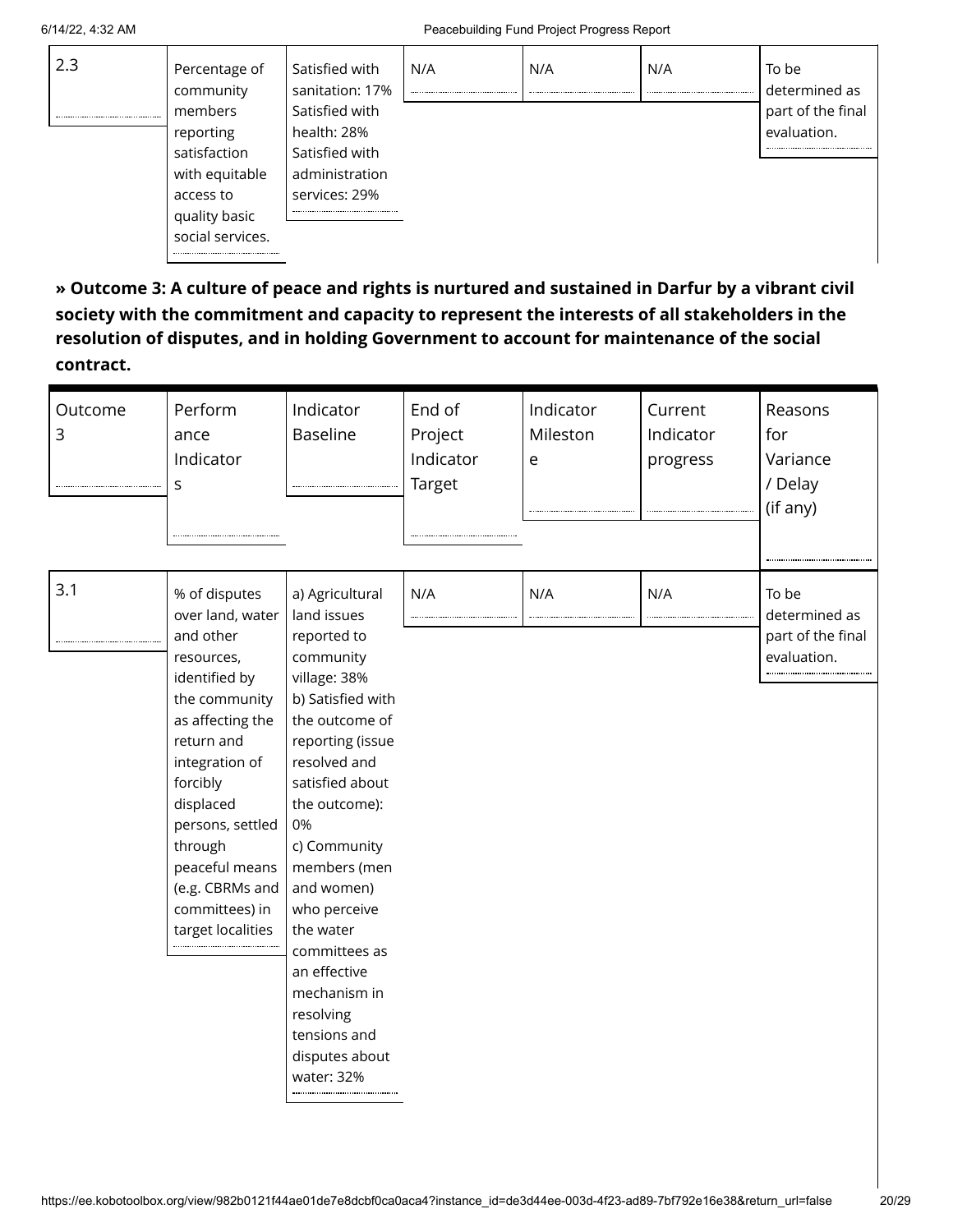#### 6/14/22, 4:32 AM Peacebuilding Fund Project Progress Report

| 3.2 | Numbers of key 0<br>stakeholders - | N/A | N/A | N/A | To be<br>determined as |
|-----|------------------------------------|-----|-----|-----|------------------------|
|     | women,                             |     |     |     | part of the final      |
|     | children and                       |     |     |     | evaluation.            |
|     | youth,                             |     |     |     |                        |
|     | returnees -                        |     |     |     |                        |
|     | with                               |     |     |     |                        |
|     | peacebuilding                      |     |     |     |                        |
|     | competencies                       |     |     |     |                        |
|     | and engaged in                     |     |     |     |                        |
|     | initiatives to                     |     |     |     |                        |
|     | effect                             |     |     |     |                        |
|     | meaningful                         |     |     |     |                        |
|     | change at the                      |     |     |     |                        |
|     | community                          |     |     |     |                        |
|     | level.                             |     |     |     |                        |
|     |                                    |     |     |     |                        |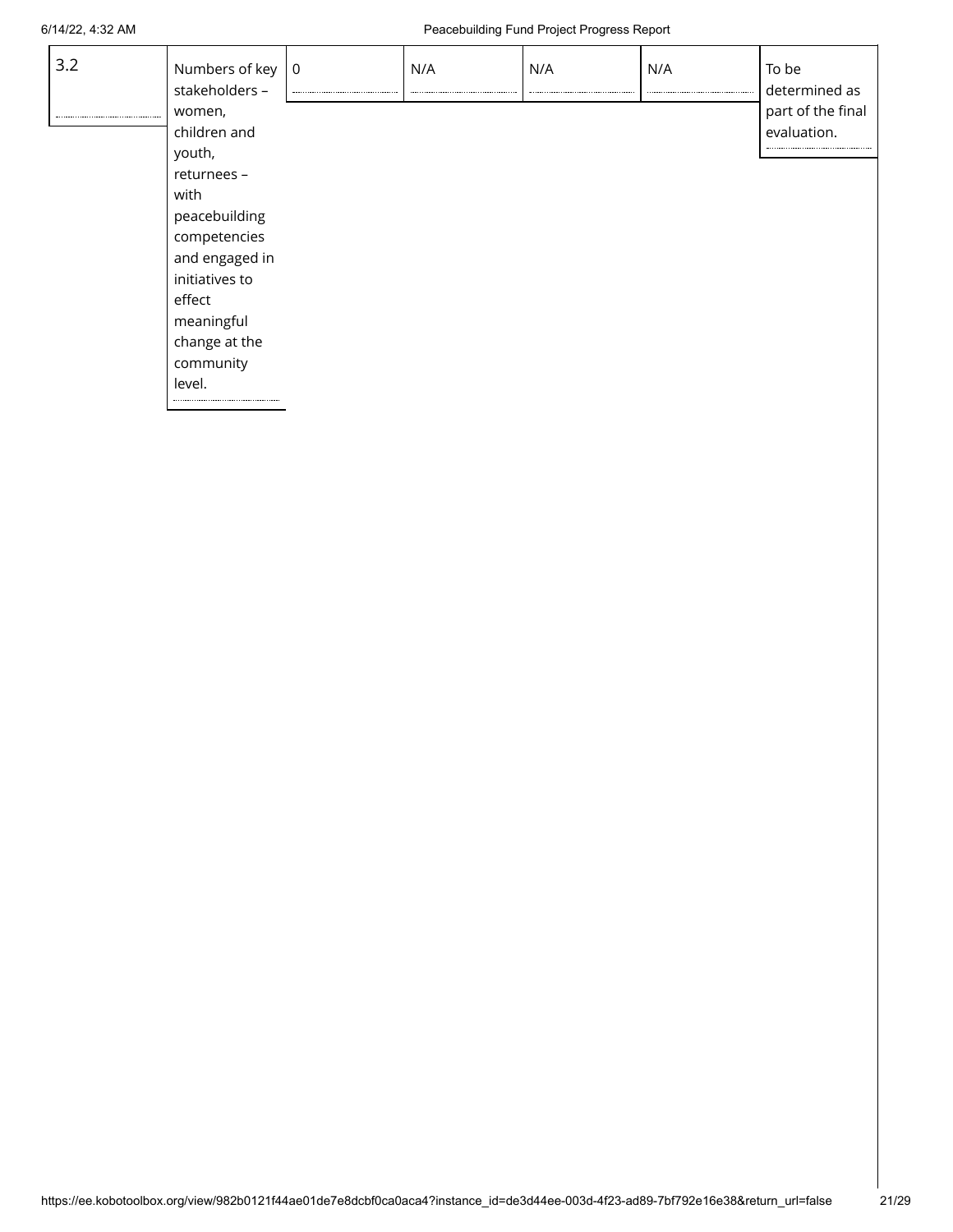#### 6/14/22, 4:32 AM Peacebuilding Fund Project Progress Report

| 3.3 | Increase in the<br>confidence of<br>civil society and<br>community<br>members that | a) The native<br>administration<br>is considered<br>the bridge<br>between | N/A | N/A | N/A | To be<br>determined as<br>part of the final<br>evaluation. |
|-----|------------------------------------------------------------------------------------|---------------------------------------------------------------------------|-----|-----|-----|------------------------------------------------------------|
|     |                                                                                    |                                                                           |     |     |     |                                                            |
|     | opportunities<br>exist for them                                                    | community and<br>local                                                    |     |     |     |                                                            |
|     | to work with                                                                       | Government.                                                               |     |     |     |                                                            |
|     |                                                                                    |                                                                           |     |     |     |                                                            |
|     | government to                                                                      | There is strong<br>interaction                                            |     |     |     |                                                            |
|     | encourage                                                                          |                                                                           |     |     |     |                                                            |
|     | greater                                                                            | between the                                                               |     |     |     |                                                            |
|     | accountability                                                                     | community and                                                             |     |     |     |                                                            |
|     | and                                                                                | the native                                                                |     |     |     |                                                            |
|     | collaboration.                                                                     | administration.                                                           |     |     |     |                                                            |
|     |                                                                                    | The native                                                                |     |     |     |                                                            |
|     |                                                                                    | administration                                                            |     |     |     |                                                            |
|     |                                                                                    | provides                                                                  |     |     |     |                                                            |
|     |                                                                                    | opportunities                                                             |     |     |     |                                                            |
|     |                                                                                    | for civil society                                                         |     |     |     |                                                            |
|     |                                                                                    | and community                                                             |     |     |     |                                                            |
|     |                                                                                    | members to                                                                |     |     |     |                                                            |
|     |                                                                                    | work with the                                                             |     |     |     |                                                            |
|     |                                                                                    | government for                                                            |     |     |     |                                                            |
|     |                                                                                    | greater                                                                   |     |     |     |                                                            |
|     |                                                                                    | collaboration.                                                            |     |     |     |                                                            |
|     |                                                                                    | Committees                                                                |     |     |     |                                                            |
|     |                                                                                    | appear to be                                                              |     |     |     |                                                            |
|     |                                                                                    | very important                                                            |     |     |     |                                                            |
|     |                                                                                    | for community                                                             |     |     |     |                                                            |
|     |                                                                                    | to be heard by                                                            |     |     |     |                                                            |
|     |                                                                                    | the                                                                       |     |     |     |                                                            |
|     |                                                                                    | government.                                                               |     |     |     |                                                            |
|     |                                                                                    | The committees                                                            |     |     |     |                                                            |
|     |                                                                                    | consist of                                                                |     |     |     |                                                            |
|     |                                                                                    | community                                                                 |     |     |     |                                                            |
|     |                                                                                    | members and                                                               |     |     |     |                                                            |
|     |                                                                                    | native                                                                    |     |     |     |                                                            |
|     |                                                                                    | administration.                                                           |     |     |     |                                                            |
|     |                                                                                    |                                                                           |     |     |     |                                                            |

# **PART III: Cross-Cutting Issues**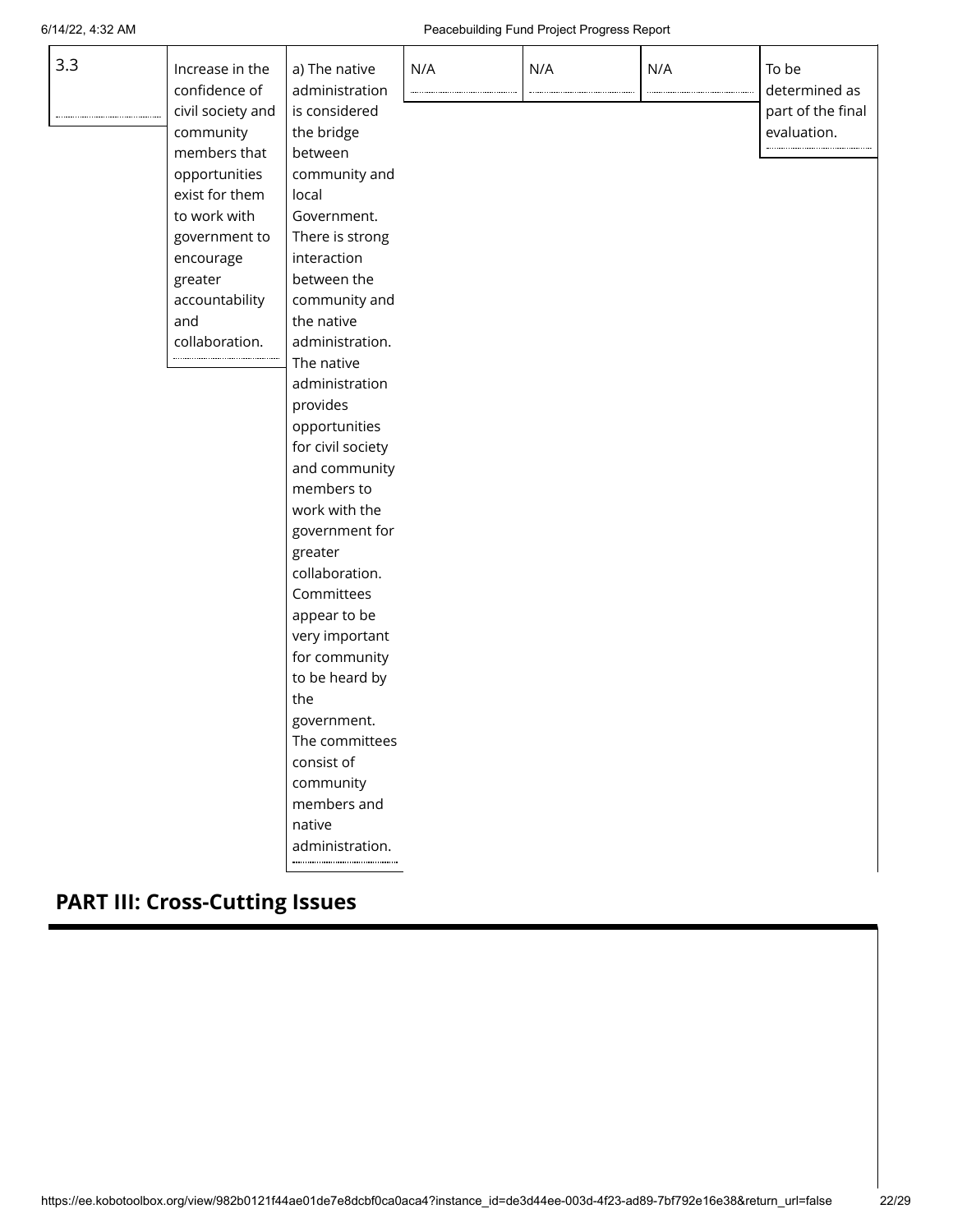Please indicate any significant project-related events anticipated in the next six months, i.e. national dialogues, youth congresses, film screenings, etc.

Please limit your response to 3000 characters including spaces.

The last weeks of the project duration will be used to finalize the ongoing activities and to ensure smooth handover to the communities and authorities. All agencies are involved with the preparations for the final evaluation which is planned to take place between August and December 2022.

In a few sentences, explain whether the project has had a positive *human impact*. May include anecdotal stories about the project's positive effect on the people's lives. Include direct quotes where possible or weblinks to strategic communications pieces.

#### This is an optional question. You may leave it unanswered if not relevant(2000 character limit)

Before the project, Fatima believed that for a woman to own land it was a privilege, not a right. "I thought that a women's land rights were dependent on her daddy, brother, spouse, or son but i learned the reality about women's land rights during the UNDP/ZOA Peacebuilding project in partnership Ministry of Agriculture where I was advised that land registration was for everyone regardless of gender. I immediately took advantage of this opportunity and now I have secured land for me and my children, I received a "non-dispute farm registration form" from the local authorities with support from land steering committee in Gereida locality" – Fatima Talab Madibo Adam.

Nomads have been targeted under this project and they are now realising peace dividends. "As a nomad, I have been herding my livestock for a very long time and usual follow an irregular pattern of movement to seek for fresh pasture to graze especially in Jurtobak village 37km southeast Gereida town. I observed that the natural resource assets provided by the peace building project to the different ethnic groups in the area have brought different groups closer together as they now share these assets. Persons who were fighting yesterday, now they meet on daily occasions discussing and fostering relations." – Awad Ahmed, nomad community leader.

Five facilitators from land institutions in South Darfur, who received previous training on the social tenure domain model tool by UN-Habitat, were given the opportunity to facilitate sessions to participants in a PBF workshop in North Darfur. "I was a trainee on the previous training of sketch mapping and social tenure domain model conducted by UNHABITAT 2 years ago and now UNHABITAT gave me the opportunity to be a trainer in the sketch mapping training conducted in North Darfur under the PBF project. I now feel confident to present in front of more than 50 participants/ experts of various ages and experience years. I'm very thankful for the opportunity. I'm now a member of the South Darfur core team and will continue to participate in field work during the project and future scale-up in other localities." – Ms. Safa Ishag.

You can also upload upto 3 files in various formats (picture files, powerpoint, pdf, video, etc..) to illustrate the human impact of the project **OPTIONAL**

File 1

#### **OPTIONAL**

Click here to upload file. (< 5MB)

File 2

**OPTIONAL**

Click here to upload file. (< 5MB)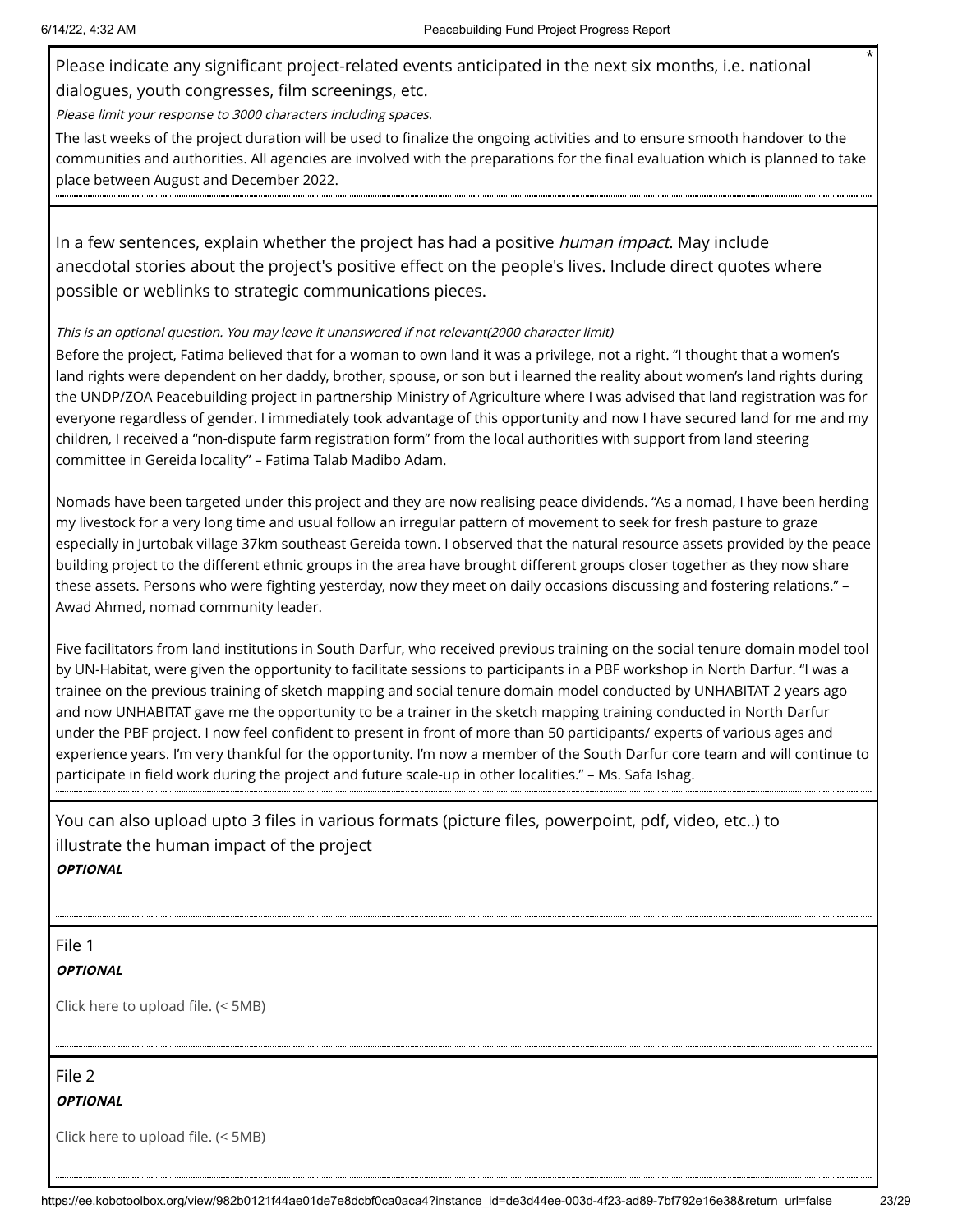## File 3

#### **OPTIONAL**

Click here to upload file. (< 5MB)

You can also add upto 3 links to online resources which illustrate the human impact of the project **OPTIONAL**

#### Link 1

**OPTIONAL**

Link 2

**OPTIONAL**

Link 3

**OPTIONAL**

#### **» Monitoring**

Please list monitoring activities undertaken in the reporting period

Please limit your response to 1000 characters including spaces.

IOM, JIPS and SUDIA conducted the baseline data collection and produced the final baseline report. The PBF Secretariat developed an overarching monitoring framework for the projects and the agencies provided regular inputs. The agencies conducted various monitoring visits to Gereida locality, including three joint monitoring visits in April 2021, October 2021 and March 2022. The implementing partners conducted close field monitoring of progress against the indicators and sent regular reports to their respective agencies.

Do outcome indicators have baselines?

If only some of the outcome indicators have baselines, select 'yes'

yes

no

Please provide a brief description

Please limit your response to 3000 characters including spaces.

N/A

\*

\*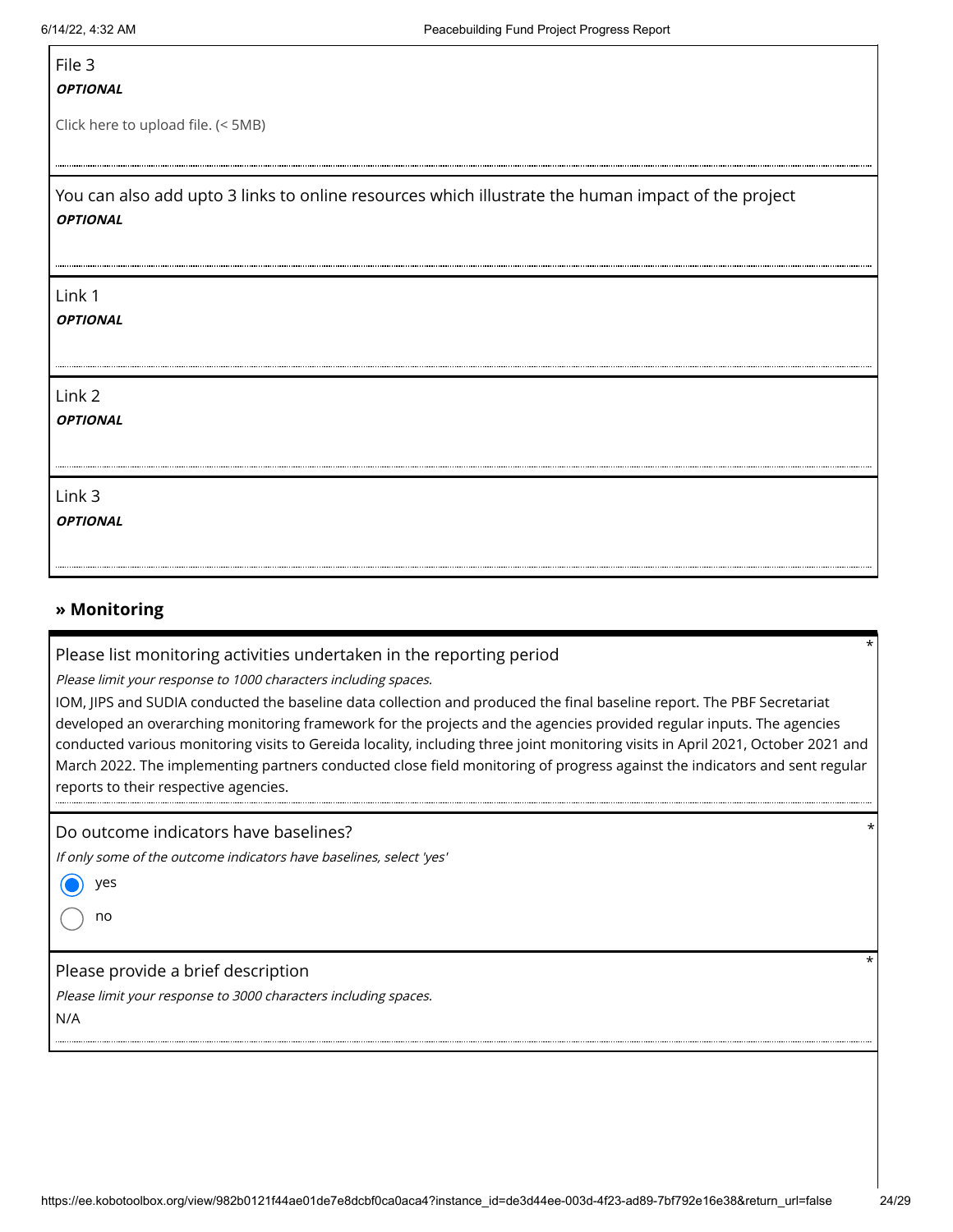| Has the project launched perception surveys or other community-based data collection? | $\star$ |
|---------------------------------------------------------------------------------------|---------|
| yes                                                                                   |         |
| no                                                                                    |         |
| Please provide a brief description                                                    | $\star$ |
| Please limit your response to 3000 characters including spaces.                       |         |
| N/A                                                                                   |         |

#### **» Evaluation**

| Has an evaluation been conducted during the reporting period?<br>yes<br>no                                                                                                                                                                                                                                                                                                                                                                                                                                                                                                                                                                                                 | $\star$ |
|----------------------------------------------------------------------------------------------------------------------------------------------------------------------------------------------------------------------------------------------------------------------------------------------------------------------------------------------------------------------------------------------------------------------------------------------------------------------------------------------------------------------------------------------------------------------------------------------------------------------------------------------------------------------------|---------|
| Evaluation budget (in USD):<br>90000                                                                                                                                                                                                                                                                                                                                                                                                                                                                                                                                                                                                                                       |         |
| If project will end in next six months, describe the evaluation preparations<br>Please limit your response to 3000 characters including spaces.<br>Preparations for the Darfur-wide joint final evaluation are well underway. The draft terms of reference (ToR) of the evaluation<br>were shared with the PBF in New York and Evaluation Reference Group for feedback in early May. The lead agencies finalized<br>the ToR at the start of June to start the procurement process. The funds for the evaluation are pooled from UNICEF, UNHCR<br>and UNDP as lead agencies, and UNDP will lead the procurement process. It is hoped to have an evaluation firm on board by |         |

the end of July, finalize the inception report by the end of August, conduct field data collection in September and work on the final evaluation report in October and November. The final evaluation report is expected to be submitted by the end of November.

### **» Catalytic Effect**

| Catalytic Effect (financial): Has the project led to additional funding from other sources? | $\star$ |
|---------------------------------------------------------------------------------------------|---------|
| yes                                                                                         |         |
| no                                                                                          |         |
| If yes, how many additional grants or donors has the project leveraged?                     | $\star$ |
|                                                                                             |         |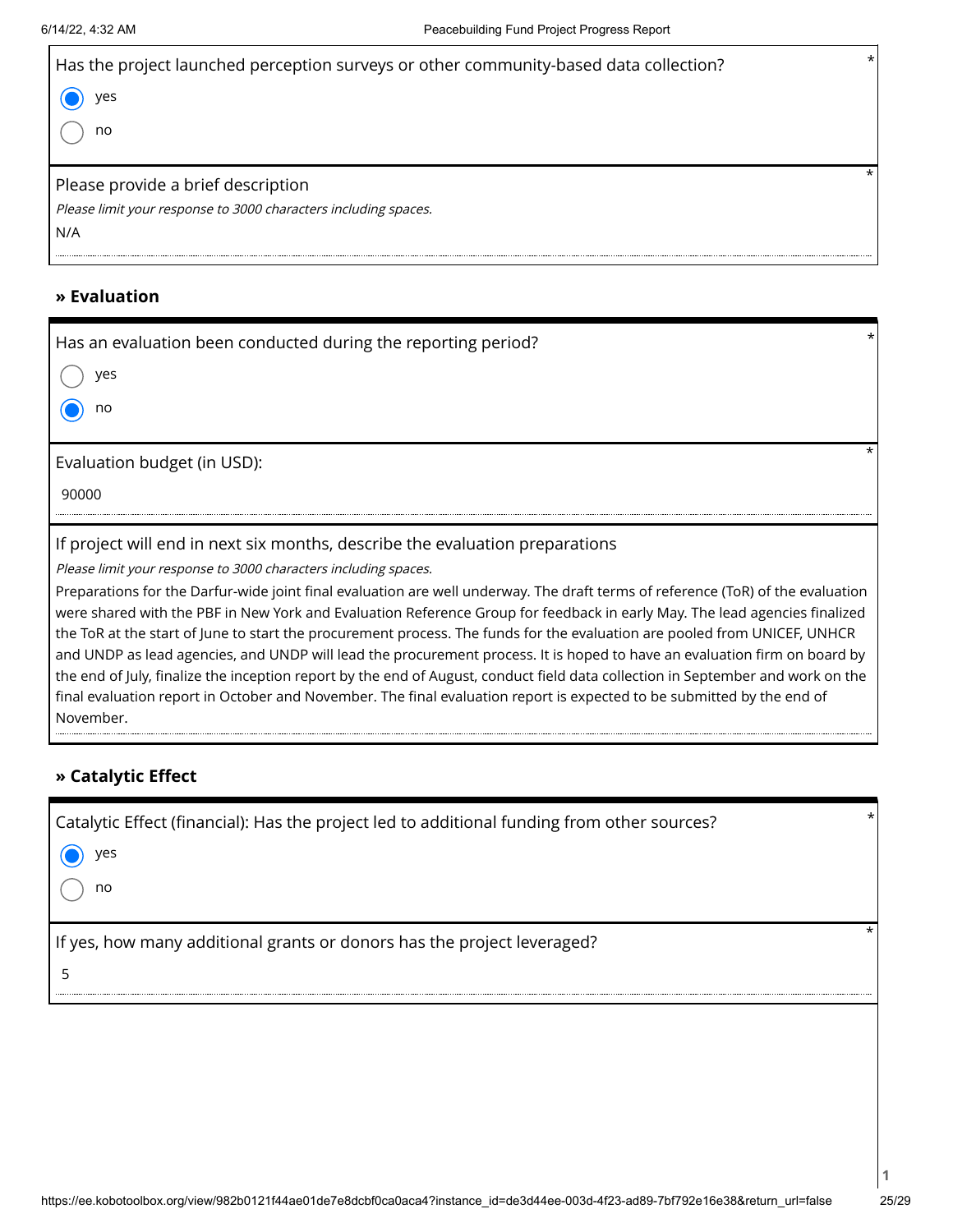| Indicate name of funding agent and amount of additional non-PBF funding support that has been<br>leveraged by the project.<br>Please enter each funding agent and their contributions separately |  |
|--------------------------------------------------------------------------------------------------------------------------------------------------------------------------------------------------|--|
| Name of Funder<br>KfW Development Bank                                                                                                                                                           |  |
| Amount in USD<br>100000000                                                                                                                                                                       |  |
| Indicate name of funding agent and amount of additional non-PBF funding support that has been<br>leveraged by the project.<br>Please enter each funding agent and their contributions separately |  |
| Name of Funder<br>Government of Japan                                                                                                                                                            |  |
| Amount in USD<br>1600000                                                                                                                                                                         |  |
| Indicate name of funding agent and amount of additional non-PBF funding support that has been<br>leveraged by the project.<br>Please enter each funding agent and their contributions separately |  |
| Name of Funder<br>Government of Norway                                                                                                                                                           |  |
| Amount in USD<br>2500000                                                                                                                                                                         |  |
| Indicate name of funding agent and amount of additional non-PBF funding support that has been<br>leveraged by the project.<br>Please enter each funding agent and their contributions separately |  |
| Name of Funder<br><b>CERF</b>                                                                                                                                                                    |  |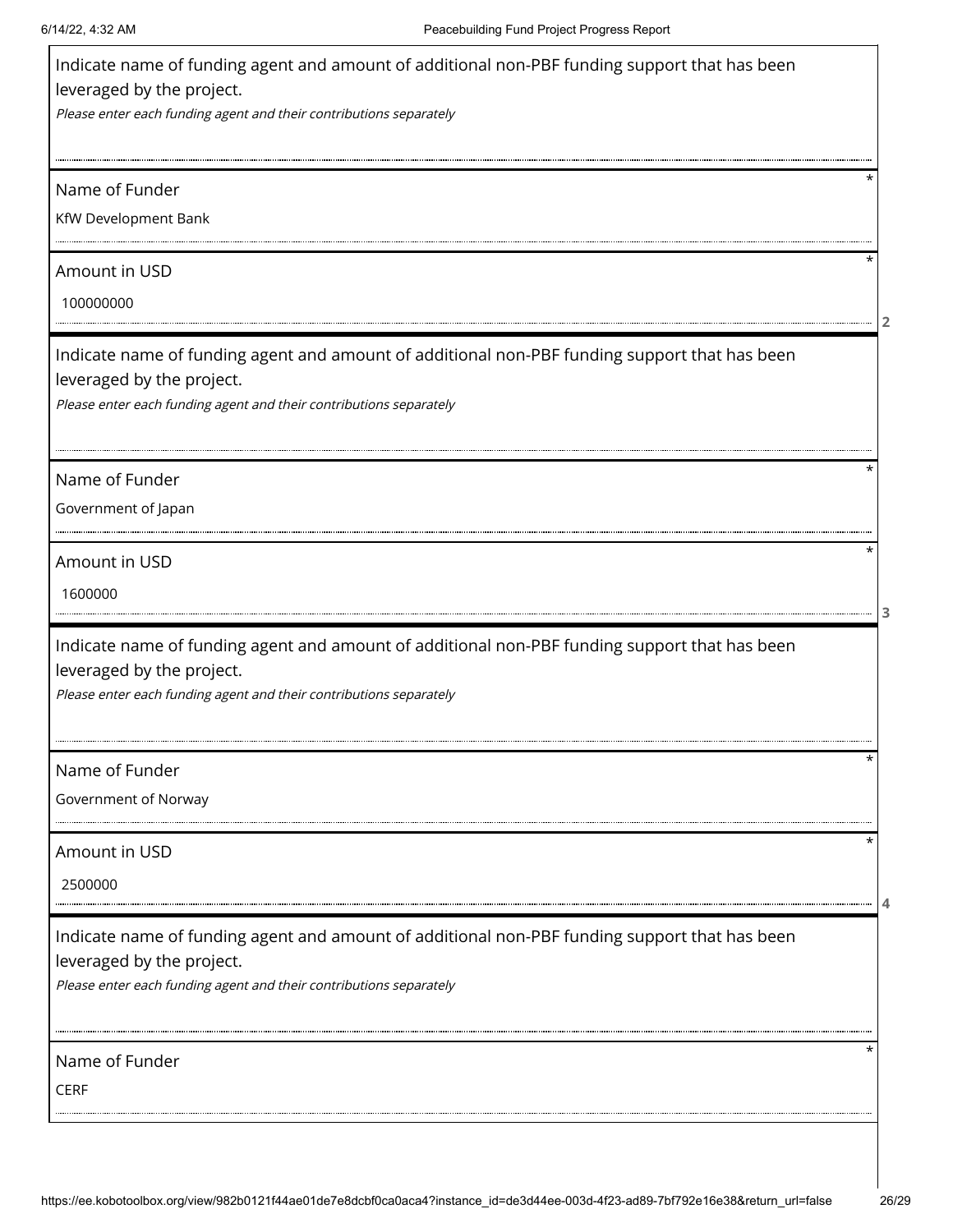| Amount in USD |  |
|---------------|--|
|               |  |

#### 500000

| Indicate name of funding agent and amount of additional non-PBF funding support that has been<br>leveraged by the project.<br>Please enter each funding agent and their contributions separately |
|--------------------------------------------------------------------------------------------------------------------------------------------------------------------------------------------------|
| Name of Funder<br>UNAMID/SLF                                                                                                                                                                     |
| Amount in USD<br>324049                                                                                                                                                                          |
| Catalytic Effect (non-financial): Has the project enabled or created a larger or longer-term<br>peacebuilding change to occur?<br>No catalytic effect                                            |
| Some catalytic effect                                                                                                                                                                            |
| Significant catalytic effect                                                                                                                                                                     |
| Very Significant catalytic effect                                                                                                                                                                |
| Don't Know                                                                                                                                                                                       |

Too early to tell

Please describe how the project has had a (non-financial) catalytic effect

Please limit your response to 3000 characters including spaces.

Please refer to the section on "structural, institutional or societal level change".

# **PART IV: COVID-19**

Please respond to these questions if the project underwent any monetary or non-monetary adjustments due to the COVID-19 pandemic.

This section is optional. You can leave it blank if not relevant

Monetary adjustments:

Please indicate the total amount in USD of adjustments due to COVID-19:

\*

**5**

\*

\*

\*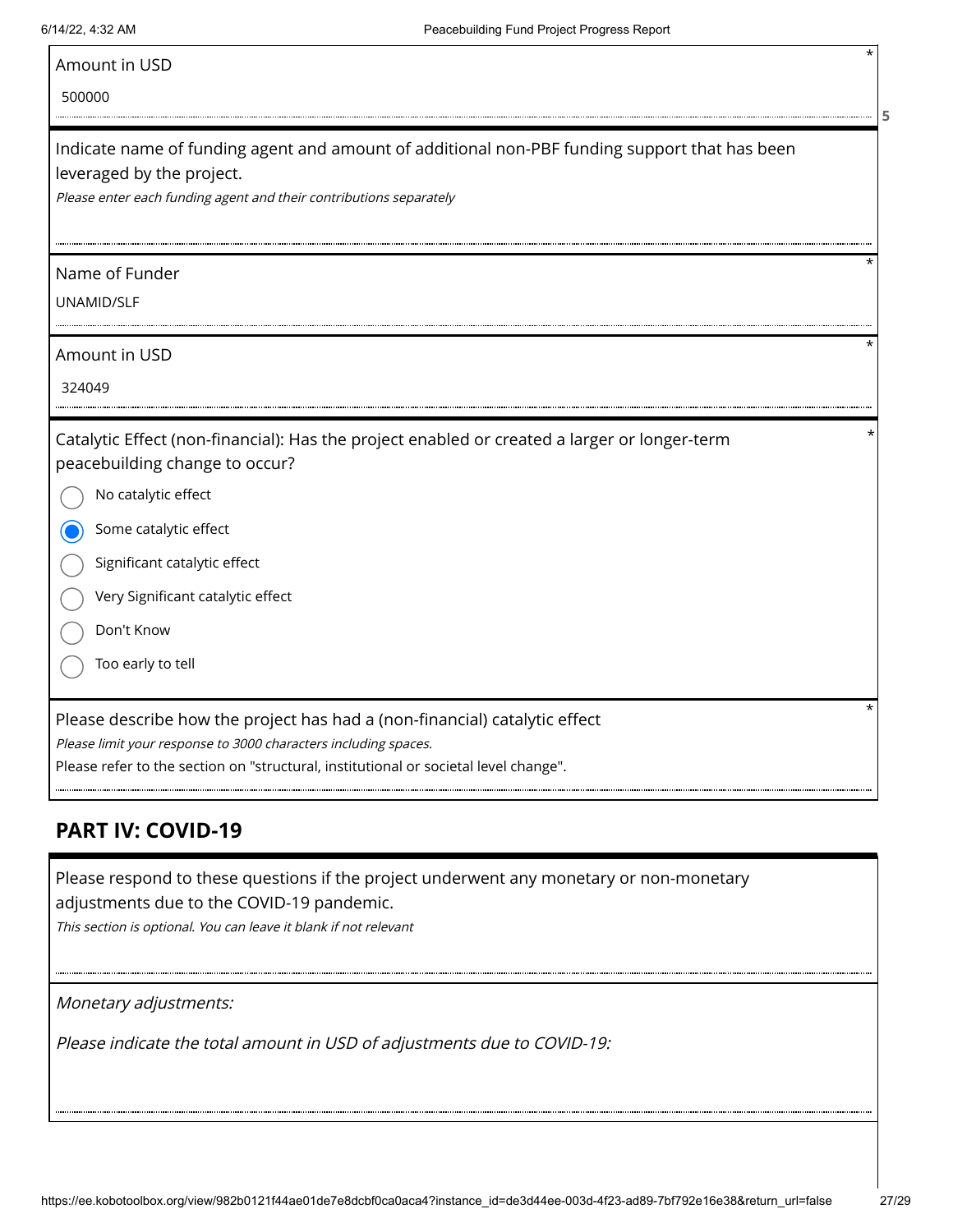| 6/14/22, 4:32 AM                                                                                          | Peacebuilding Fund Project Progress Report                                                                                                                                                                                                                                                                                                                                                                                                                                                                                                                                                                  |
|-----------------------------------------------------------------------------------------------------------|-------------------------------------------------------------------------------------------------------------------------------------------------------------------------------------------------------------------------------------------------------------------------------------------------------------------------------------------------------------------------------------------------------------------------------------------------------------------------------------------------------------------------------------------------------------------------------------------------------------|
| financial implications:<br>Please limit your response to 3000 characters including spaces.                | Non-monetary adjustments: Please indicate any adjustments to the project which did not have any                                                                                                                                                                                                                                                                                                                                                                                                                                                                                                             |
| general sections of this report):                                                                         | Please select all categories which describe the adjustments made to the project (and include details in                                                                                                                                                                                                                                                                                                                                                                                                                                                                                                     |
|                                                                                                           | Reinforce crisis management capacities and communications<br>Ensure inclusive and equitable response and recovery                                                                                                                                                                                                                                                                                                                                                                                                                                                                                           |
|                                                                                                           | Strengthen inter-community social cohesion and border management                                                                                                                                                                                                                                                                                                                                                                                                                                                                                                                                            |
|                                                                                                           | Counter hate speech and stigmatization and address trauma                                                                                                                                                                                                                                                                                                                                                                                                                                                                                                                                                   |
| Support the SG's call for a global ceasefire                                                              |                                                                                                                                                                                                                                                                                                                                                                                                                                                                                                                                                                                                             |
| None                                                                                                      |                                                                                                                                                                                                                                                                                                                                                                                                                                                                                                                                                                                                             |
| Other (please describe):                                                                                  |                                                                                                                                                                                                                                                                                                                                                                                                                                                                                                                                                                                                             |
| violence related to the pandemic etc.)<br>Please limit your response to 3000 characters including spaces. | If relevant, please share a COVID-19 success story of this project (i.e. how adjustments of this project<br>made a difference and contributed to a positive response to the pandemic/prevented tensions or                                                                                                                                                                                                                                                                                                                                                                                                  |
| Please limit your response to 3000 characters including spaces.<br>an exchange rate of 575).              | Are there any other issues concerning project implementation (related to COVID-19 or not) that you<br>want to share, including any capacity needs of the recipient organizations? (1500 character limit)<br>Due to recent inter-tribal conflict between the Fallata and Reizegat in Gereida in March 2022, 9 direct beneficiaries of the<br>project involved in income generating activities were killed. Large quantities of materials were also looted, including support<br>to youth and start-up kits for income generating activities. The approximate material loss was 12,021,500 SDG (US\$20,907 at |
| <b>Final Steps</b><br>of the page.                                                                        | Please save a pdf copy of the form by clicking on the <i>Printer</i> icon on the top right corner                                                                                                                                                                                                                                                                                                                                                                                                                                                                                                           |

- **A dialogue box will appear: Please select the A4 size and portrait orientation.**
- **Click "prepare" and save the document as a PDF (if on first attempt, the generated page is not readable, close the pop up page and try again. If the problem persists, you can contact technical support at the email address below)**
- **Please upload the pdf version of the report as well as your financial report in excel format on the MPTF-O gateway.**

**If you encounter any difficulty in filling the form or generating the print-out for MPTFO gateway, please contact Anupah Makoond [keshni.makoond@un.org](https://ee.kobotoolbox.org/view/keshni.makoond@un.org)**